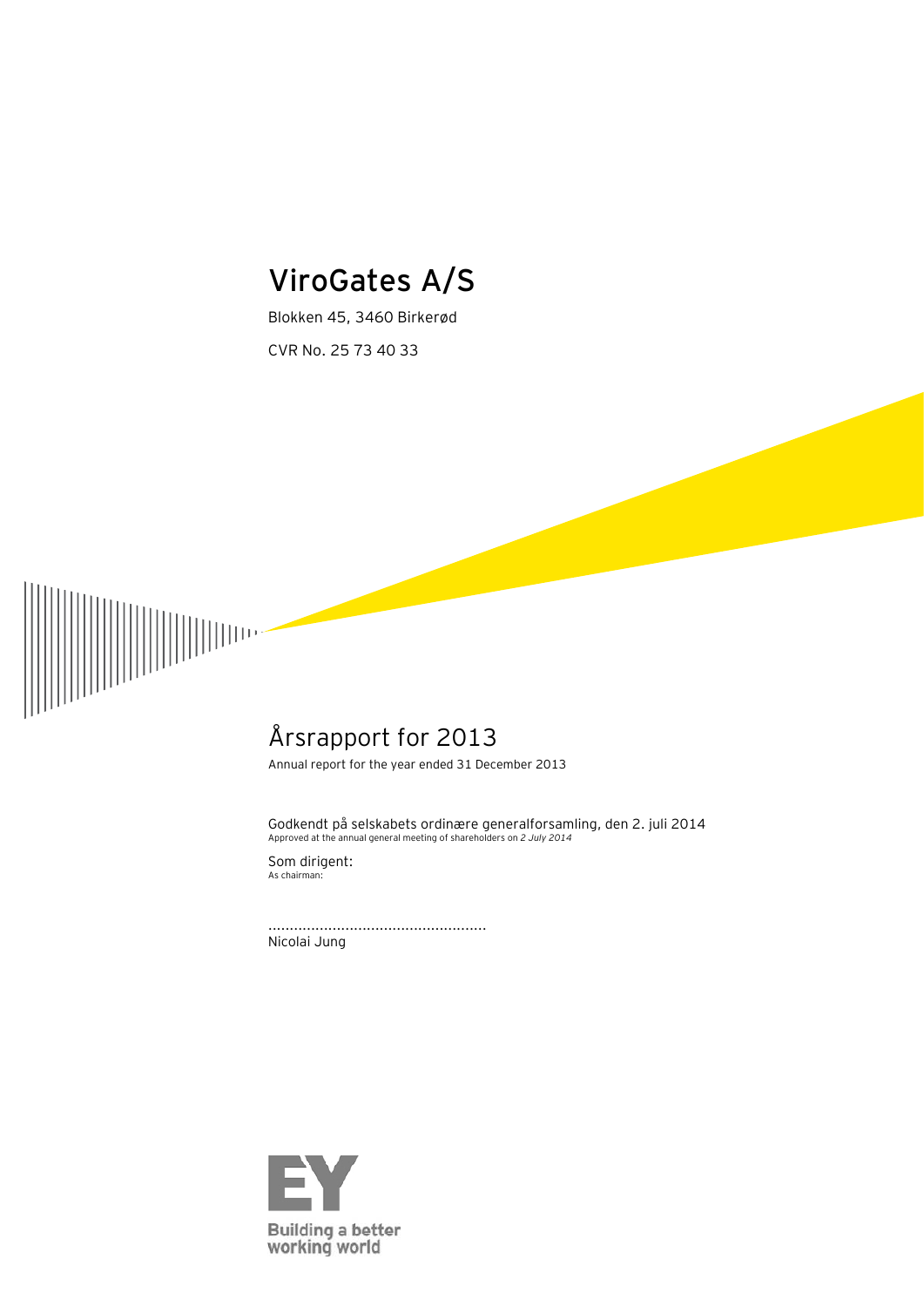The English part of this parallel document in Danish and English is an unofficial translation of the original Danish text. In the event of disputes or misunderstandings arising from the interpretation of the translation, the Danish language version shall prevail.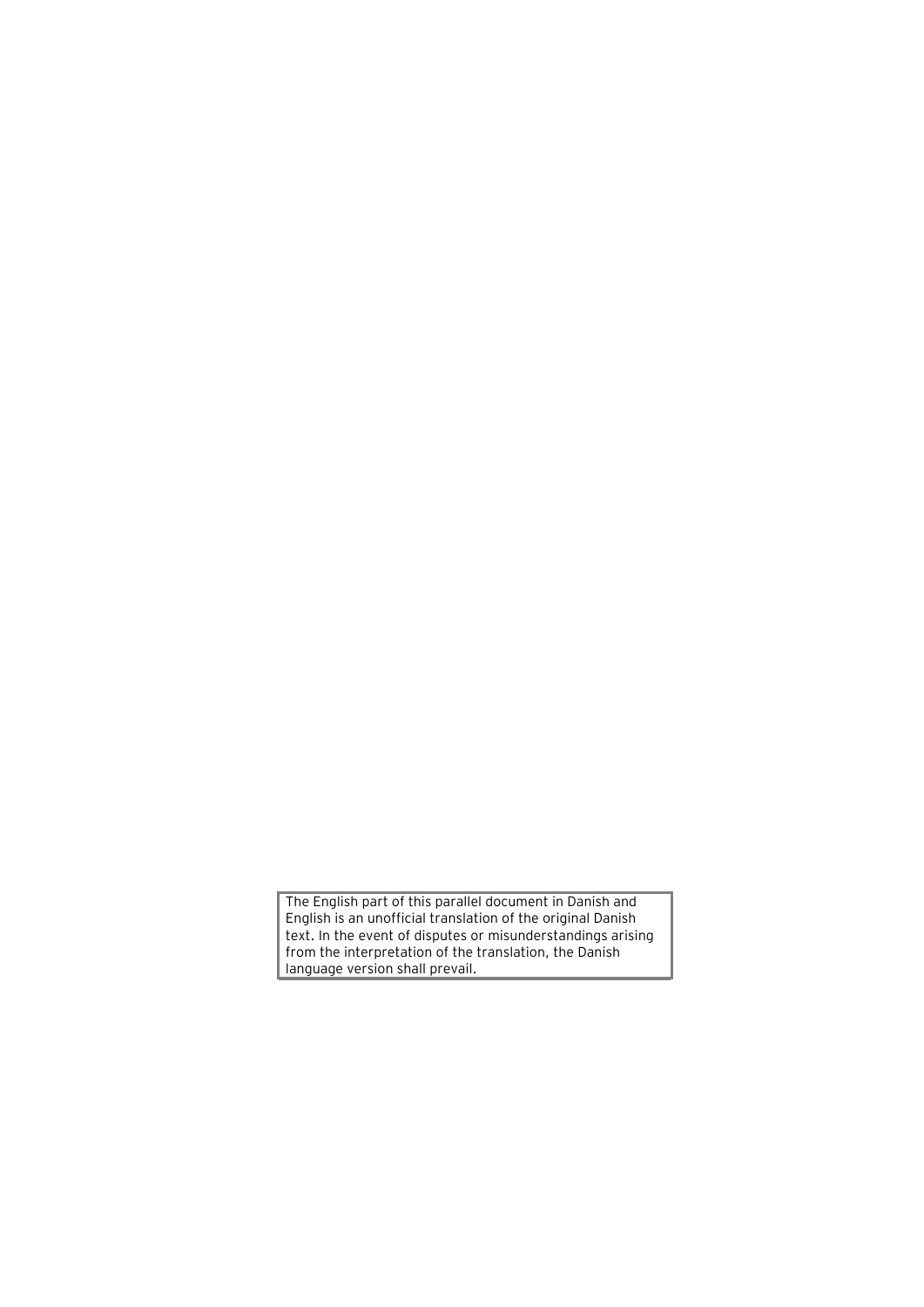

#### **Indholdsfortegnelse Contents**

| Ledelsesberetning                                                                | 1                         |
|----------------------------------------------------------------------------------|---------------------------|
| Management's review                                                              |                           |
| Oplysninger om selskabet                                                         | $\mathbf{1}$              |
| Company details<br>Beretning                                                     | $\mathsf{2}^{\mathsf{2}}$ |
| Management's review                                                              |                           |
| Ledelsespåtegning                                                                | 7                         |
| Statement by management on the annual report                                     |                           |
| Den uafhængige revisors erklæringer                                              | 8                         |
| Independent auditor's reports                                                    |                           |
| Årsregnskab                                                                      |                           |
| <b>Financial statements</b>                                                      |                           |
| Resultatopgørelse                                                                | 10                        |
| Income statement                                                                 |                           |
| <b>Balance</b>                                                                   | 11                        |
| Balance sheet                                                                    |                           |
| Egenkapitalopgørelse                                                             | 13                        |
| Statement of changes in equity<br>Noter                                          |                           |
| <b>Notes</b>                                                                     |                           |
| Anvendt regnskabspraksis                                                         | 14                        |
| Accounting policies                                                              |                           |
| Usikkerhed om going concern                                                      | 18                        |
| Uncertainty as to going concern                                                  |                           |
| Personaleomkostninger                                                            | 19                        |
| Staff costs                                                                      |                           |
| Afskrivninger på immaterielle og materielle anlægsaktiver                        | 19                        |
| Amortisation/depreciation of intangible assets and property, plant and equipment |                           |
| Immaterielle anlægsaktiver                                                       | 20                        |
| Intangible assets<br>Materielle anlægsaktiver                                    | 21                        |
| Property, plant and equipment                                                    |                           |
| Aktiekapital                                                                     | 22                        |
| Share capital                                                                    |                           |
| Egne kapitalandele                                                               | 22                        |
| Treasury shares                                                                  |                           |
| Eventualforpligtelser og andre økonomiske forpligtelser                          | 23                        |
| Contingent liabilities and other financial obligations                           |                           |
| Nærtstående parter                                                               | 23                        |
| Related parties                                                                  |                           |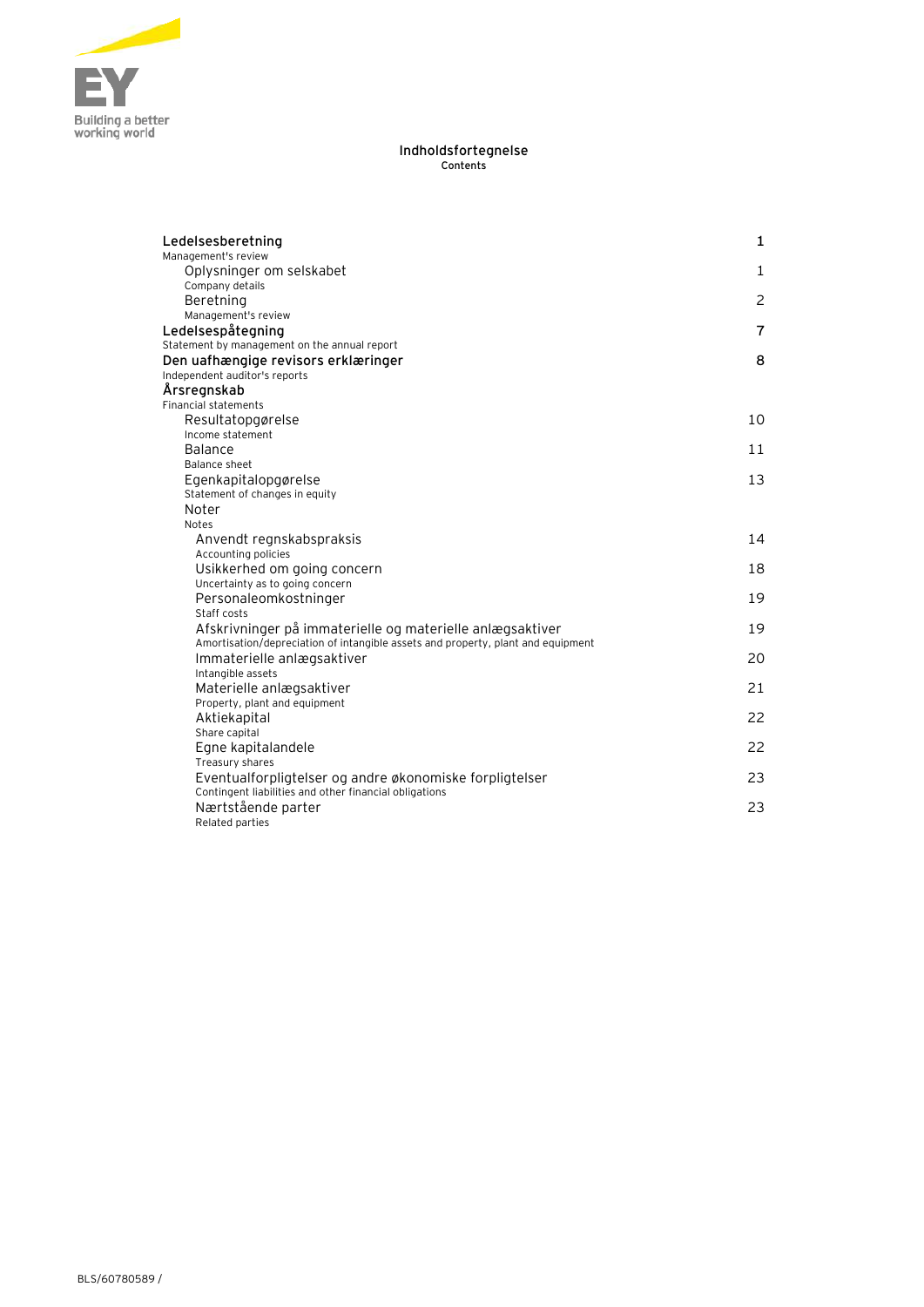

### **Ledelsesberetning Management's review**

| Oplysninger om selskabet<br>Company details        |                                                                                                                                                              |
|----------------------------------------------------|--------------------------------------------------------------------------------------------------------------------------------------------------------------|
| Adresse, postnr., by<br>Address, Postal code, City | Blokken 45, 3460 Birkerød                                                                                                                                    |
| CVR-nr./CVR No.                                    | 25 73 40 33                                                                                                                                                  |
| Hjemmeside/Home Page                               | www.virogates.com                                                                                                                                            |
| Telefon/Tel.                                       | +45 36 98 06 45                                                                                                                                              |
| Bestyrelse/Supervisory board:                      | Jørgen Axel Thorball, formand/chairman<br>Jan Ole Hansen<br>Jesper Eugen-Olsen<br>Peter Benson<br>Niels Engelhard<br>Poul K. Andersson<br>John J. Reddington |
| Direktion/Executive board                          | Jakob Ole Knudsen                                                                                                                                            |
| Revision/Auditors                                  | Ernst & Young, Godkendt Revisionspartnerselskab<br>Gyngemose Parkvej 50, 2860 Søborg, Denmark<br>+45 70 10 80 50<br>ا ام T<br>Telefax +45 35 87 22 00        |
| Bankforbindelse/Bankers                            | Nordea Bank Danmark A/S<br>Nykredit A/S                                                                                                                      |
|                                                    |                                                                                                                                                              |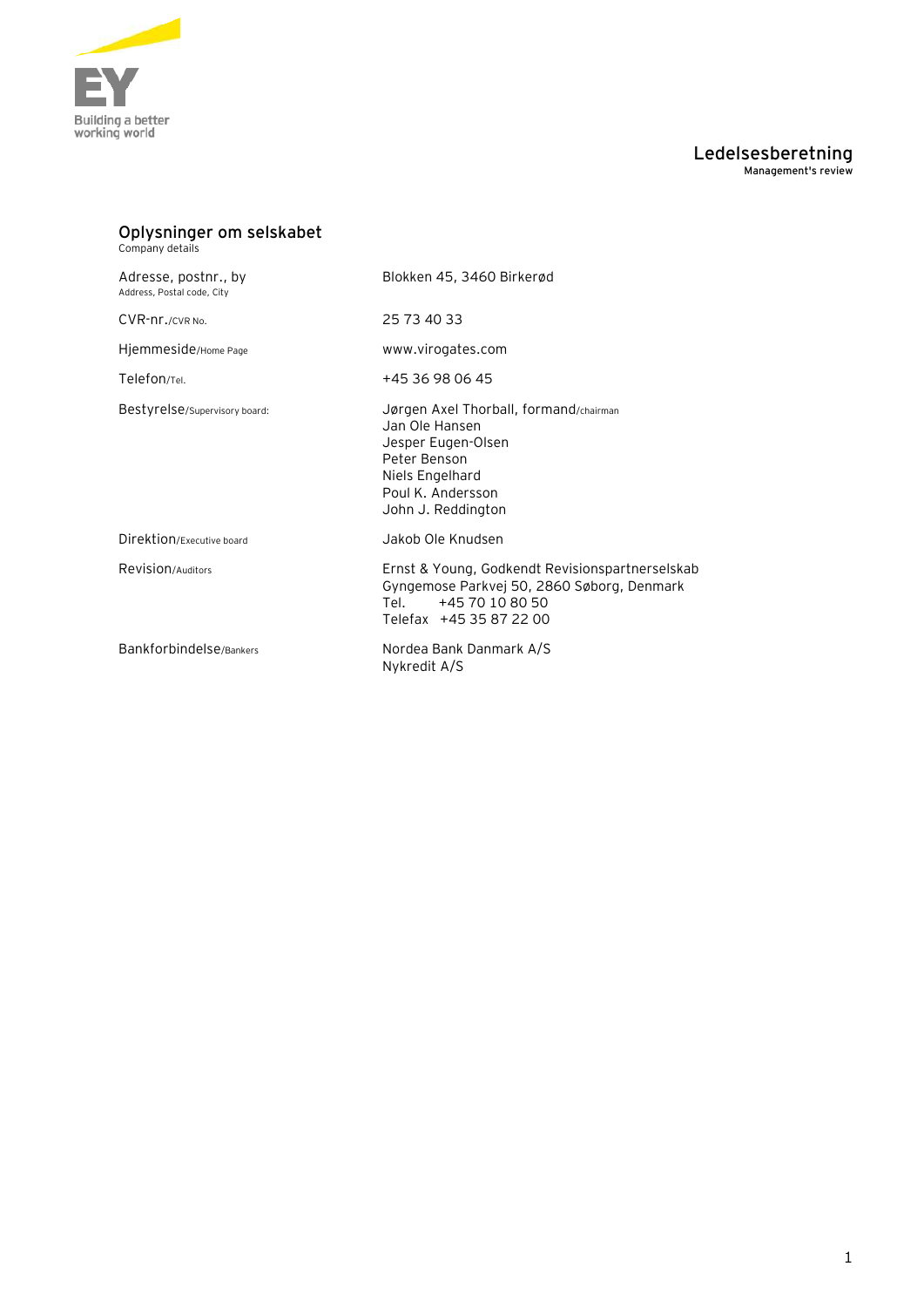

**continued - Management's review**

### **Beretning**

Management's review

### **Virksomhedens væsentligste aktiviteter The company's business review**

ViroGates har udviklet en effektiv metode til at monitorere både helbred og sygdomsudvikling hos mennesker. Teknikken indebærer måling af forekomsten af et protein, suPAR (soluble urokinase Plasminogen Activator Receptor), der findes på overfladen af de fleste hvide blodlegemer. Et forøget niveau af suPAR indikerer således at ens immunsystem er aktiveret og jo højere suPAR niveau des værre er ens risiko for sygdomsforværring, det vil sige risiko for udvikling af en lang række inflammatoriske sygdomme.

Måling af suPAR er således til stor nytte når man vurderer patienters sygdomsstatus i forbindelse med de fleste alvorlige sygdomme som f.eks. sepsis (blodforgiftning), lungebetændelse, hjertekar sygdomme, HIV, organsvigt, samt når det ikke præcist er klarlagt, hvad en patient lider af, og man derfor skal undersøge om patienten skal udredes yderligere indenfor hospitalssystemet eller hjemsendes til behandling hos egen læge. Udover dette kan suPAR anvendes som en generel markør for præsumptivt raske menneskers almene helbredsstatus.

ViroGates har udviklet 3 analyseprodukter, "suPARnostic® Standard og suPARnostic® Auto Flex", som begge er ELISA baserede produkter og suPARnostic® Quick Triage. Alle er nemme og omkostningseffektive værktøjer til måling af patienters suPAR.

suPARnostic® bruges fortsat i forskningsmæssig sammenhæng, men selskabet har i 2013 også introduceret produktet i klinisk rutineanvendelse i en akutmedicinsk modtageafdeling i Danmark og man har løbende forhandlinger med yderligere kunder om lignende implementering både direkte i Danmark og via distributører i udlandet.

Selskabet har i lighed med tidligere år støttet kliniske studier udført af en række forskende læger blandt andet via selskabets net af distributører. Disse aktiviteter indenfor klinisk forskning er en vigtig strategi for at sikre udbredelsen af samt anerkendelsen af suPAR-markøren i medicinske kredse.ViroGates arbejder således på at opnå en større adgang til det rutinediagnostiske marked, såvel som fortsat at øge salget til forskningsmarkedet. En lang række af de udførte studier har givet anledning til publikationer i anerkendte lægefaglige tidsskrifter. På nuværende tidspunkt har man målt ca. 150.000 patientprøver, som har givet anledning til mere end 250 videnskabelige publikationer.

ViroGates has developed an effective method for monitoring people's health and disease progression by measuring the level of a protein, suPAR (soluble urokinase Plasminogen Activator Receptor), located on the surface of the majority of white blood cells. An increased level of suPAR indicates that the immune system is activated. The higher the suPAR level, the higher the risk of developing a number of inflammatory diseases.

Measuring suPAR is therefore very useful in assessing patient prognosis in various serious diseases, including sepsis, pneumonia, cardiovascular diseases, HIV and organ failure, and when it is not clear what a patient suffers from and it must be determined whether further triage is required or the patient may be discharged for treatment by his or her own GP. SuPAR can also be used as a general indicator of presumptively healthy persons' general health.

ViroGates has developed three analytical products, suPARnostic® Standard and suPARnostic® Auto Flex, both ELISA-based, and suPARnostic® Quick Triage. All are easy-to-use, cost-effective tools for measuring patients' suPAR levels.

While suPARnostic® continues to be used for research purposes, the company introduced it for routine clinical use in an emergency department in 2013, and negotiations are ongoing with additional customers concerning similar implementation in Denmark and through foreign distributors.

As in previous years, the company supported clinical trials conducted by a variety of researchers, including through its net of distributors. Clinical research activities help ensure dissemination and recognition of the suPAR marker within the medical community.ViroGates is working to gain access to a larger part of the routine diagnostic market and to increase sales to the research market. A substantial number of the studies performed have led to publications in reputable medical journals. At present, around 150,000 patients have had their suPAR levels measured, which has given rise to more than 250 scientific publications.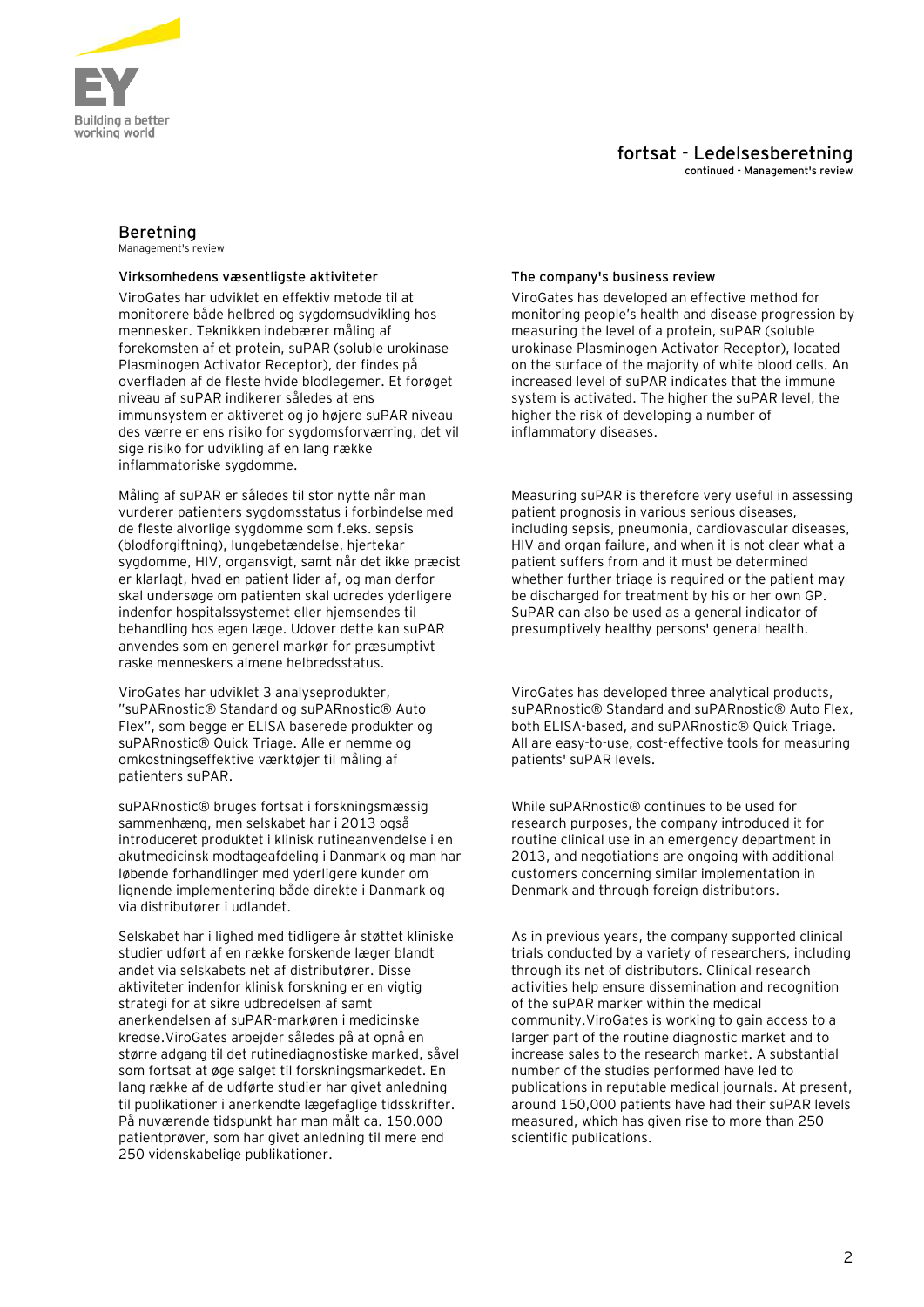

**continued - Management's review**

### **Usædvanlige forhold som har påvirket årsregnskabet Unusual matters having affected the financial**

### *Going concern Going concern*

Selskabet har per 31. december 2013 tabt dets aktiekapital og Selskabets drift i 2014 er afhængig af yderligere finansiering.

Selskabet har den 19. maj 2014 på en ekstraordinær generalforsamling fået tilført ca. 18,5 millioner DKK i ny aktiekapital, heraf ca. 6,5 millioner DKK ved konvertering af gæld. Selskabet har således fået tilført 12 millioner kr. i ny likviditet.

Selskabet har dermed fået tilført likviditet, som i henhold til en forretningsplan som forinden er godkendt af bestyrelsen, vil medføre at Selskabet har dækket dets negative pengestrøm i de kommende to år og Selskabet vil i den periode blive selvfinansierende i form af klinisk rutinesalg til diverse i planen identificerede kunder/hospitaler.

Bestyrelsen vurdere således, at selskabets kapitalberedskab, på tidspunktet for aflæggelse af årsrapporten, er tilstrækkelig til at imødekomme selskabets operationelle likviditetsbehov tidligst frem til udgangen af 2014.

Årsregnskabet er i overensstemmelse hermed aflagt under forudsætning af Selskabets fortsatte drift.

Der henvises til note 2 for en yderligere omtale heraf. Reference is made to note 2 for more details.

# **statements**

At 31 December 2013, the company had lost its share capital, and the company's 2014 operations is contingent upon additional funding.

At the extraordinary shareholders meeting held on the 19th May 2014. The company's share capital has been increased by approx. 18.5 million DKK, of which 6.5 million DKK was debt that was converted. The cash component of the capital increase amounted to 12 million DKK.

The Company has been provided with enough cash to operationalize a business plan that has been previously approved by the supervisory board and to fund the negative cash flow from operations for the next 2 years. The Company will during this period be able to finance its operations based on clinical sales to hospitals that have been identified in the business plan.

It is the assesment of the supervisory board that the company's capital resources at the date of these financial statement are sufficient to meet the company's operationel liquidity requirements through to end 2014.

On this basis, the financial statements have been prepared on a going concern assumption.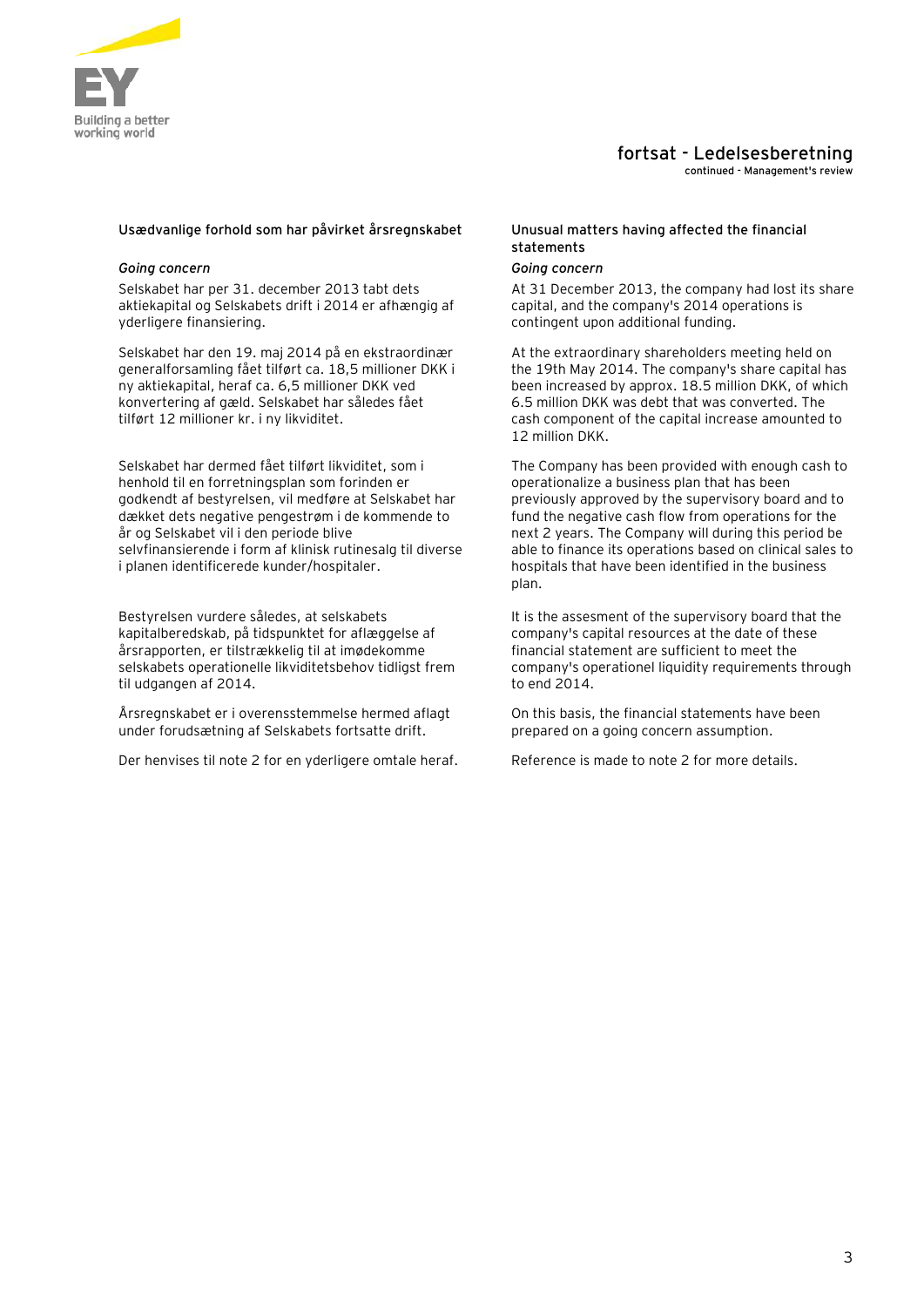

**continued - Management's review**

### Udvikling i aktiviteter og økonomiske forhold Financial review

ViroGates realiserede i 2013 et tab på kr. 14,2 mio. Underskuddet er i overensstemmelse med budget og senest udmeldte forventninger. I årets realiserede tab er indeholdt en nedskrivning af udskudt skatteaktiv på kr. 5.7 mio.

Selskabet realiserede en omsætning på kr. 1,0 mio. for året. Omkostningerne faldt lidt i forhold til 2012 på grund af afslutning af flere projekter og færdigudvikling af suPARnostic® Quick Triage testen, hvilket betød at der ikke skulle betales udviklingsomkostninger til selskabets udviklingspartner.

Selskabets største marketingaktivitet var afholdelsen af det 4. suPAR symposium som fandt sted i Aachen i Tyskland den 25-26. februar 2013. Arrangementet var en stor succes med deltagelse af mere end 100 forretningsforbindelser og læger. Symposiet har givet anledning til flere studier ligesom interessen for suPAR generelt blev væsentligt forøget.

Der er etableret et netværk af vigtige kliniske forskere der antages at have indflydelse på deres fagfæller. Der er etableret tæt dialog med disse personer som indgår i en diskussion af afklaring for så vidt angår udvælgelsen af de kliniske applikationer hvor suPARnostic® kan bringe størst værdi. Dette advisory board består af læger fra Holland, Finland, Tyskland og Sverige.

Selskabet investerer aktivt i sin portefølje af patenter og patentansøgninger inden for suPAR-området. Selskabets patentdækning er geografisk meget bred og dækker de markeder, hvor Selskabet forventer at have sin fremtidige indtjening. I 2013 er Selskabets net af distributører udvidet, således at Selskabet nu har en tilstedeværelse i Skandinavien, Finland, England, Irland, Holland, Frankrig, Belgien, Luxembourg, Østrig, Schweiz, Spanien, Portugal, Italien, Grækenland, Sydafrika, Tyrkiet, Indien, Polen, Tjekkiet, Ungarn samt en række andre østeuropæiske lande og Nordamerika.

In 2013, ViroGates realised a loss of DKK 14.2 million, in line with the budget and the latest forecasts. The loss for the year includes a DKK 5.7 million impairment loss on deferred tax assets.

The company generated revenue of DKK 1.0 million for the year. Costs were slightly down on 2012 thanks to finalisation of several projects and completion of the suPARnostic® Quick Triage test, which meant that the payment of development costs to the development partner ceased.

The main marketing event in 2013 was the fourth suPAR symposium held in Aachen in Germany from 25 to 26 February 2013. The event was a huge success, attended by more than 100 business associates and physicians. The symposium has given rise to several studies and generally boosted interest in suPAR.

A network of key clinical researchers believed to influence their peers has been established. This advisory board, which consists of physicians from the Netherlands, Finland, Germany and Sweden, is involved in discussions to select the clinical applications where suPARnostic® can bring the greatest value.

ViroGates invests actively in its portfolio of patents and patent applications within the suPAR area. The company's patents cover a broad geographical area, comprising the markets in which the company expects to generate future earnings. In 2013, the company's network of distributors was expanded to include Scandinavia, Finland, England, Ireland, Holland, France, Belgium, Luxemburg, Austria, Switzerland, Spain, Portugal, Italy, Greece, South Africa, Turkey, India, Poland, The Czech Republic, Hungary plus a number of other Eastern European countries and North America.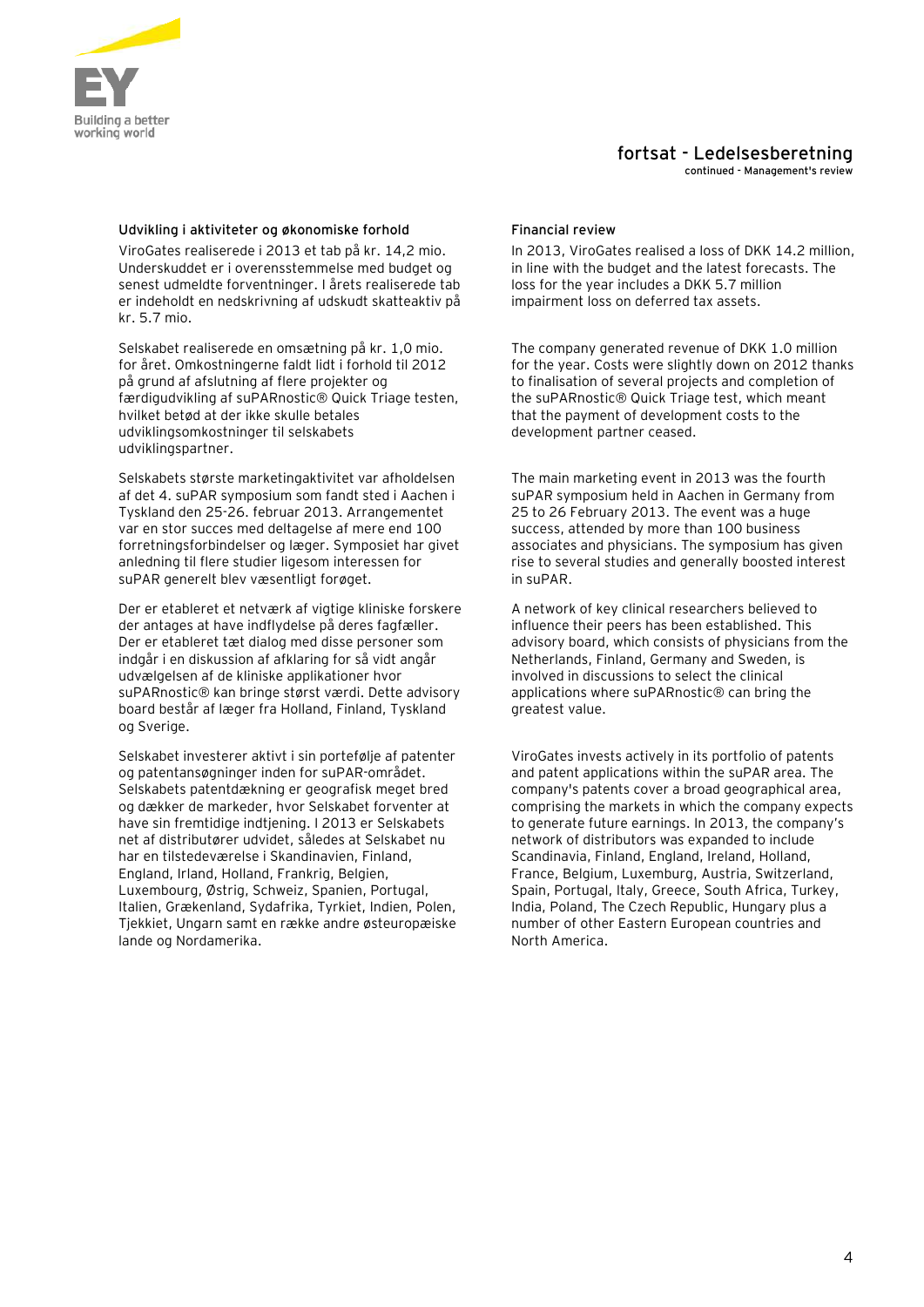

#### **fortsat - Ledelsesberetning continued - Management's review**

ViroGates har siden stiftelsen haft det Afrikanske marked som en høj prioritet. I 2009 indledtes aktiviteter i samarbejde med Dansk Industri og Danida for nærmere undersøgelse af mulighed for markedsintroduktion i udvalgte lande. Disse aktiviteter intensiveredes i 2010 med Kenya som omdrejningspunkt og indsatsen resulterede i en godkendt ansøgning til Danidas Study Phase IPD Program. Projektets formål er at evaluere en eller flere fremtidige lokale samarbejdspartnere i det kenyanske sundhedssystem. I 2011 initieredes det kliniske studie i Kenya, hvilket skal bane vej for en dokumentation af at suPAR kan anvendes til at nedbringe omkostningerne i det Kenyanske sundhedsvæsen i forbindelse med behandling af HIV patienter. I 2012 afsluttedes et pilotstudie, hvor data er under evaluering. Studiet skal bane vej for et større prospektivt studie i Kenya. Herudover har Selskabet også fortsat aktiviteter i Guinea Bissau. Ved udgangen af 2013 afventer ViroGates svar på en støtteansøgning til Danida vedrørende finansiel støtte til det planlagte prospektive studie på Matar hospitalet i Kenya.

ViroGates har ansøgt om forskningsmidler fra en række både private og offentlige fondsmidler. I 2011 blev opnået tilsagn til et projekt under Det Strategiske Forskningsråd (MUSE). Projektet har til hensigt at udvikle en ny testplatform for måling af suPAR, men vil herudover tillige give indsigt i forskellige molekylære forhold vedrørende suPAR. Projektarbejdet er startet i 2012 og de første publikationer fra samarbejdet er publiceret i 2013. Projektet fortsætter i 2014.

ViroGates søgte og opnåede tilsagn om støtte fra Markedsmodningsfonden i 2013. Tilsagnet er totalt set på 3 millioner kroner og ViroGates andel af beløbet vil være ca. 2 millioner kroner. Partnerne i Projektet er Hvidovre Hospital, Vendsyssel Hospital og ERASME hospital (Bruxelles). Der er en række aktiviteter der er støttet under Projektet, herunder initiering af klinisk anvendelse af suPAR på førnævnte hospitaler, udvikling af nye testmetoder samt indsamling af kliniske og sundhedsøkonomiske data fra Projektet. Projektarbejdet blev startet i 2013 og fortsætter indtil 2015.

ViroGates er fortsat primært ejet af private investorer.

### Begivenheder efter balancedagen **Post balance sheet events**

En gennemført kapitaludvidelse foretaget den 19. maj 2014, tilførte Selskabet ca. 18,5 millioner DKK i ny aktiekapital, heraf var ca. 6,5 millioner DKK en konvertering af eksisterende gæld og Selskabet fik tilført ca. 12 millioner DKK i ny likviditet.

Since its inception, the African market has been a key priority for ViroGates. In 2009, activities were commenced in cooperation with the Confederation of Danish Industry and Danida to explore the possibilities for entering selected countries. These activities were intensified in 2010 with Kenya as the main focus area, and the efforts resulted in approval of an application to Danida's Study Phase IPD Program. The project aims to evaluate one or more future local partners within the Kenyan health system. In 2011, the clinical trial was started to document that suPAR can be used to reduce costs within the Kenyan health system for the treatment of HIV patients. In 2012, a pilot study was concluded for which the data is currently being evaluated. This study will pave the way for a larger prospective study in Kenya. In addition, the company continues its activities in Guinea Bissau. At the end of 2013, ViroGates was still awaiting a reply to its application for additional Danida support to conduct the planned prospective study at the Matar hospital in Kenya.

ViroGates has applied for funding from a range of private and public foundations. In 2011, funding was obtained for a project under the Danish Council for Strategic Research. The project intends to develop a new test platform for suPAR measurement but will also provide insights into various molecular aspects of suPAR. Work on the project started in 2012, and the first publications from this collaboration were published in 2013. The project continues in 2014.

ViroGates also obtained funding from the Danish Market Development Fund in 2013. The total grant is DKK 3 million, of which ViroGates will receive around DKK 2 million. Other partners in the project include Hvidovre Hospital, Vendsyssel Hospital and ERASME Hospital (Brussels). The project covers a variety of activities, including commencement of clinical use of suPAR at the three abovementioned hospitals, development of new test methods and collection of clinical and health economics data. Work under the program commenced in 2013 and will continue until 2015.

ViroGates continues to be primarily owned by private investors.

A capital increase, was approved and capital subscribed on 19th May 2014 results in a share capital increase of approx. 18.5 million DKK of which approx. 6.5 million DKK was due to a conversion of debt and 12 million DKK was provided in cash.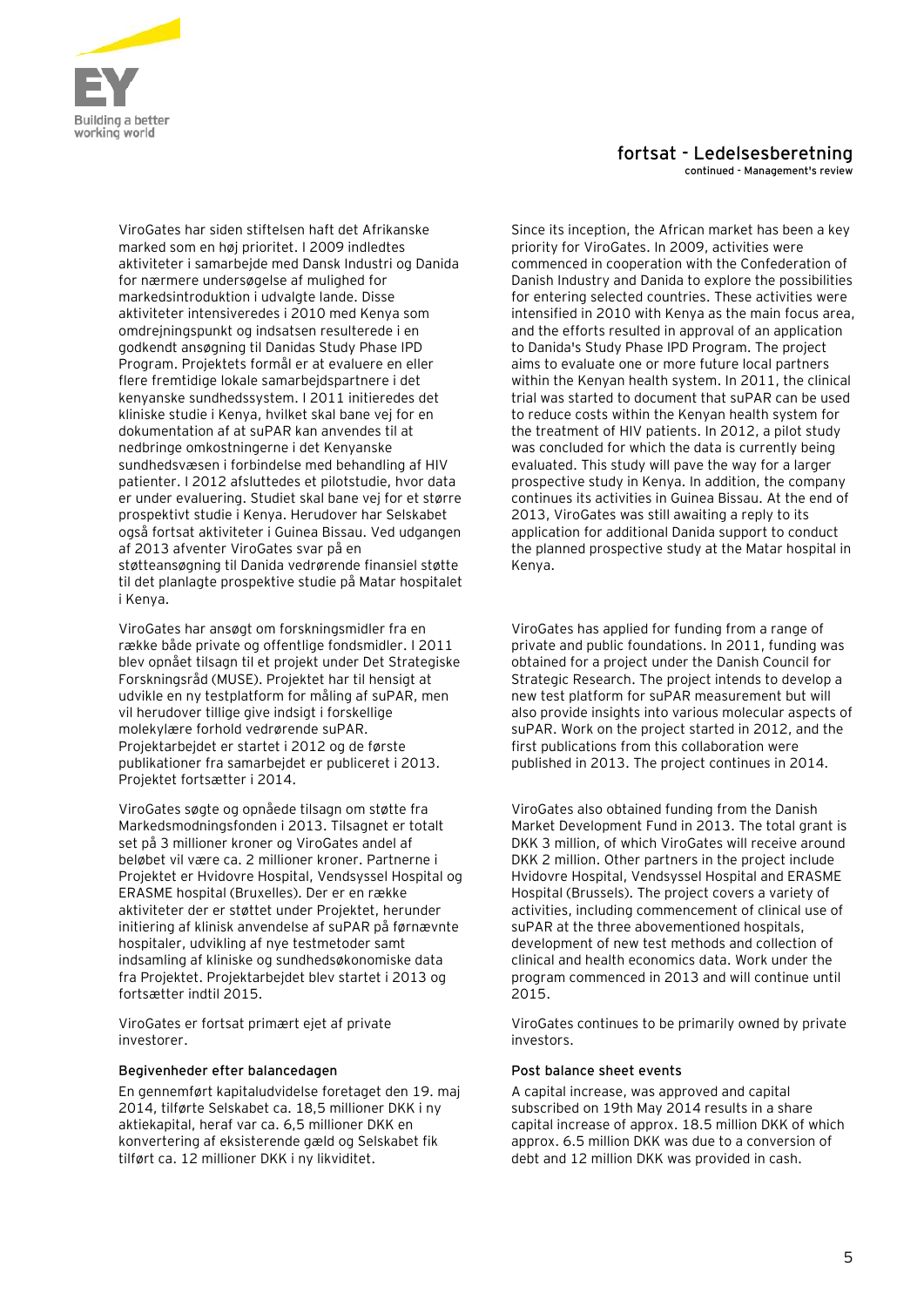

**continued - Management's review**

### **Forventet udvikling Community Community Community Community Community Community Community Community Community**

ViroGates vil i 2014 fortsat støtte og sælge produkter til forskningsbrug og har store forventninger til, at nye studier vil demonstrere, at suPARnostic ® er de eksisterende, rutinemæssigt anvendte sygdoms- og helbredsmarkører overlegen. Ligeledes forventes yderligere flere kliniske rutinekunder blandt hospitalerne. Selskabet forventer således, at omsætningen vil stige betydeligt i forhold til 2013.

Der forventes stadig et underskud for 2014. Even so, a loss is predicted for 2014.

Provided that the required funding for the company's operations is obtained, ViroGates will in 2014 continue to support and sell products for research purposes. The company is confident that new studies will demonstrate that suPARnostic<sup>®</sup> is superior to existing routine disease and health markers. Also, an increasing number of hospitals are expected to start using suPARnostic® products in routine clinical use. Against this background, revenue is expected to grow significantly compared with 2013.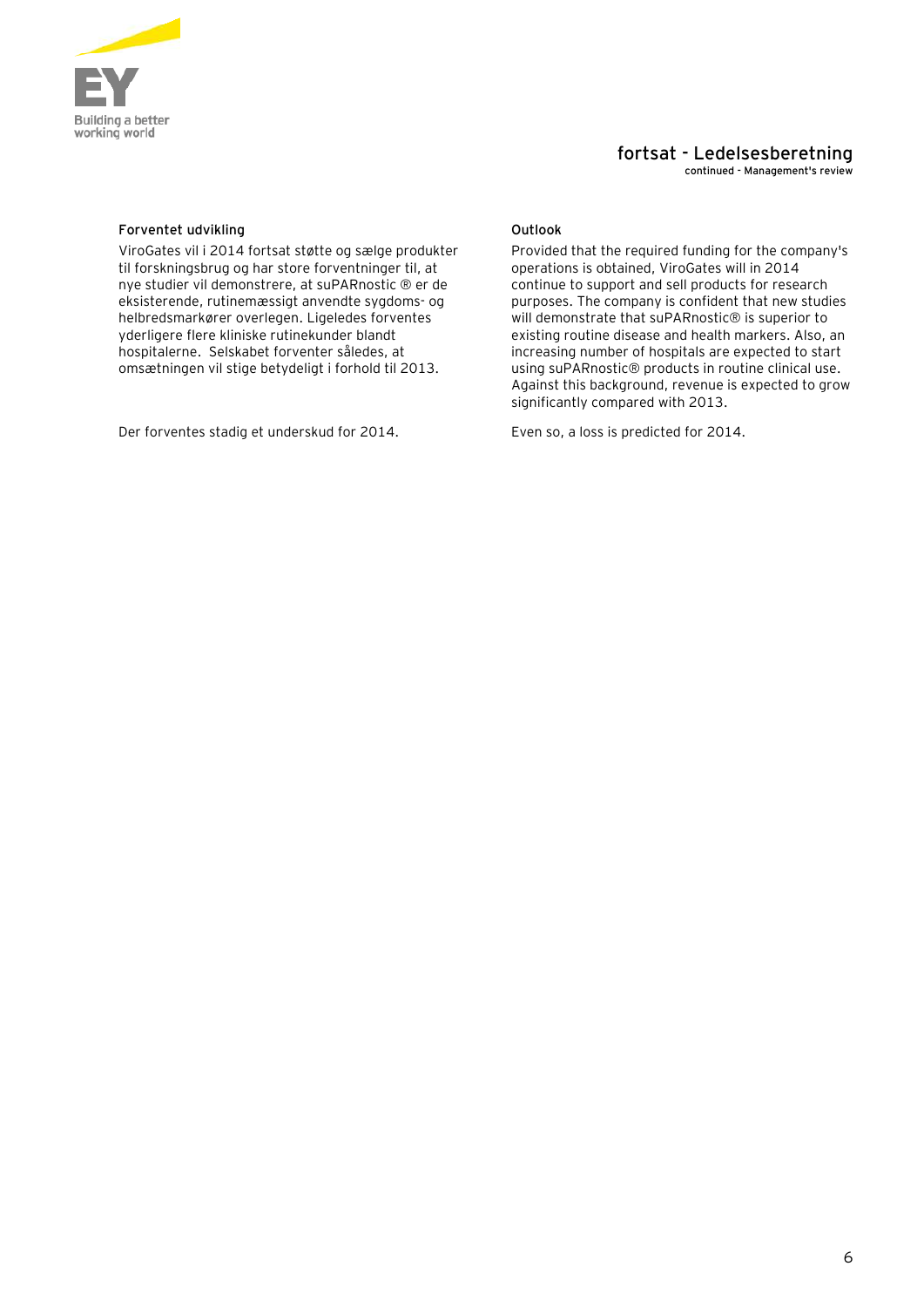

### **Ledelsespåtegning**

Statement by management on the annual report

Ledelsen har dags dato behandlet og godkendt årsrapporten for regnskabsåret 1. januar - 31. december 2013 for ViroGates A/S.

Årsrapporten aflægges i overensstemmelse med årsregnskabsloven.

Det er vores opfattelse, at årsregnskabet giver et retvisende billede af selskabets aktiver, passiver og finansielle stilling pr. 31. december 2013 samt af resultatet af selskabets aktiviteter for regnskabsåret 1. januar - 31. december 2013.

Ledelsesberetningen indeholder efter vores opfattelse en retvisende redegørelse for de forhold, beretningen omhandler.

Årsrapporten indstilles til generalforsamlingens godkendelse.

Birkerød, den 17. juni 2014 Birkeroed, 17 June 2014

Direktionen:/Executive board:

Today, management has discussed and approved the annual report of ViroGates A/S for the financial year 1 January - 31 December 2013.

The annual report is prepared in accordance with the Danish Financial Statements Act.

In our opinion, the financial statements give a true and fair view of the company's financial position at 31 December 2013 and of the results of the company's operations for the financial year 1 January - 31 December 2013.

In our opinion, the management's review includes a fair review of the matters dealt with in the management's review.

We recommend the adoption of the annual report at the annual general meeting.

Jakob Ole Knudsen

Bestyrelsen:/Supervisory board:

Jørgen Axel Thorball formand/chairman

Jan Ole Hansen and Desper Eugen-Olsen

Peter Benson **Niels Engelhard** Poul K. Andersson

John J. Reddington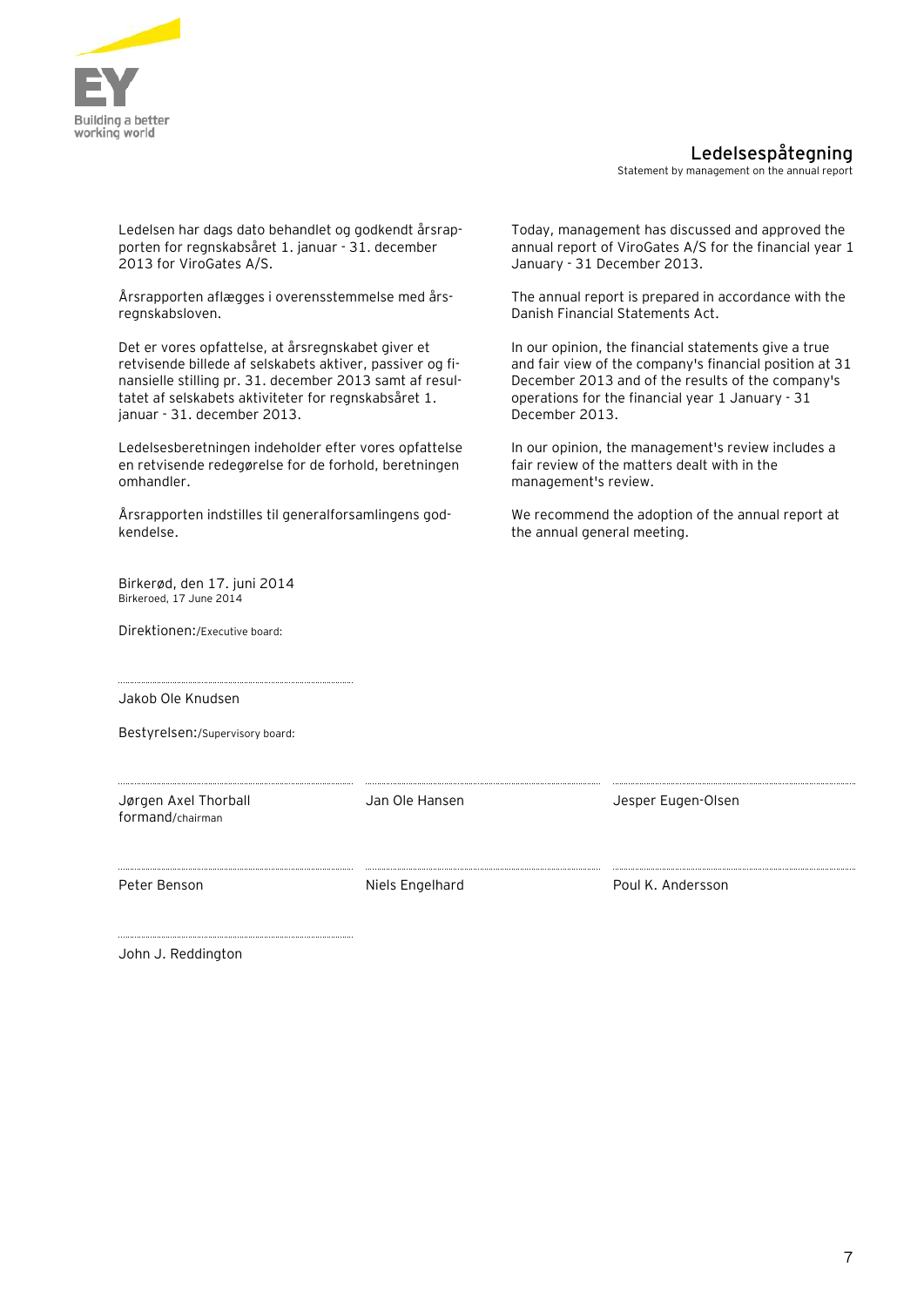

### **Den uafhængige revisors erklæringer**

Independent auditor's reports

Vi har revideret årsregnskabet for ViroGates A/S for regnskabsåret 1. januar - 31. december 2013, der omfatter resultatopgørelse, balance, egenkapitalopgørelse og noter, herunder anvendt regnskabspraksis. Årsregnskabet udarbejdes efter årsregnskabsloven.

Ledelsen har ansvaret for udarbejdelsen af et årsregnskab, der giver et retvisende billede i overensstemmelse med årsregnskabsloven. Ledelsen har endvidere ansvaret for den interne kontrol, som ledelsen anser nødvendig for at udarbejde et årsregnskab uden væsentlig fejlinformation, uanset om denne skyldes besvigelser eller fejl.

Vores ansvar er at udtrykke en konklusion om årsregnskabet på grundlag af vores revision. Vi har udført revisionen i overensstemmelse med internationale standarder om revision og yderligere krav ifølge dansk revisorlovgivning. Dette kræver, at vi overholder etiske krav samt planlægger og udfører revisionen for at opnå høj grad af sikkerhed for, om årsregnskabet er uden væsentlig fejlinformation.

En revision omfatter udførelse af revisionshandlinger for at opnå revisionsbevis for beløb og oplysninger i årsregnskabet. De valgte revisionshandlinger afhænger af revisors vurdering, herunder en vurdering af risici for væsentlig fejlinformation i årsregnskabet, uanset om denne skyldes besvigelser eller fejl. Ved risikovurderingen overvejer revisor intern kontrol, der er relevant for virksomhedens udarbejdelse af et årsregnskab, der giver et retvisende billede.

Formålet hermed er at udforme revisionshandlinger, der er passende efter omstændighederne, men ikke at udtrykke en konklusion om effektiviteten af virksomhedens interne kontrol. En revision omfatter endvidere en vurdering af, om ledelsens valg af regnskabspraksis er passende, om ledelsens regnskabsmæssige skøn er rimelige samt den samlede præsentation af årsregnskabet.

Det er vores opfattelse, at det opnåede revisionsbevis er tilstrækkeligt og egnet som grundlag for vores konklusion.

Revisionen har ikke givet anledning til forbehold. Our audit has not resulted in any qualification.

### **Til aktionærerne i ViroGates A/S To the shareholders of ViroGates A/S**

### **Påtegning på årsregnskabet Report on financial statements**

We have audited the financial statements of ViroGates A/S for the financial year 1 January - 31 December 2013, which comprise an income statement, balance sheet, statement of changes in equity and notes, including a summary of significant accounting policies. The financial statements are prepared in accordance with the Danish Financial Statements Act.

#### **Ledelsens ansvar for årsregnskabet Management's responsibility for the financial statements**

Management is responsible for the preparation of financial statements that give a true and fair view in accordance with the Danish Financial Statements Act. Further, management is responsible for such internal control as it determines is necessary to enable the preparation of financial statements that are free from material misstatement, whether due to fraud or error.

### **Revisors ansvar Auditor's responsibility**

Our responsibility is to express an opinion on the financial statements based on our audit. We conducted our audit in accordance with international standards on auditing and additional requirements according to Danish audit regulations. This requires that we comply with ethical requirements and plan and perform the audit to obtain reasonable assurance about whether the financial statements are free from material misstatement.

An audit involves performing procedures to obtain audit evidence about the amounts and disclosures in the financial statements. The procedures selected depend on the auditor's judgement, including an assessment of the risks of material misstatement of the financial statements, whether due to fraud or error. In making those risk assessments, the auditor considers internal control relevant to the entity's preparation of financial statements that give a true and fair view.

The purpose is to design audit procedures that are appropriate in the circumstances, but not to express an opinion on the effectiveness of the entity's internal control. An audit also includes evaluating the appropriateness of accounting policies used, the reasonableness of accounting estimates made by management as well as the overall presentation of the financial statements.

We believe that the audit evidence we have obtained is sufficient and appropriate to provide a basis for our audit opinion.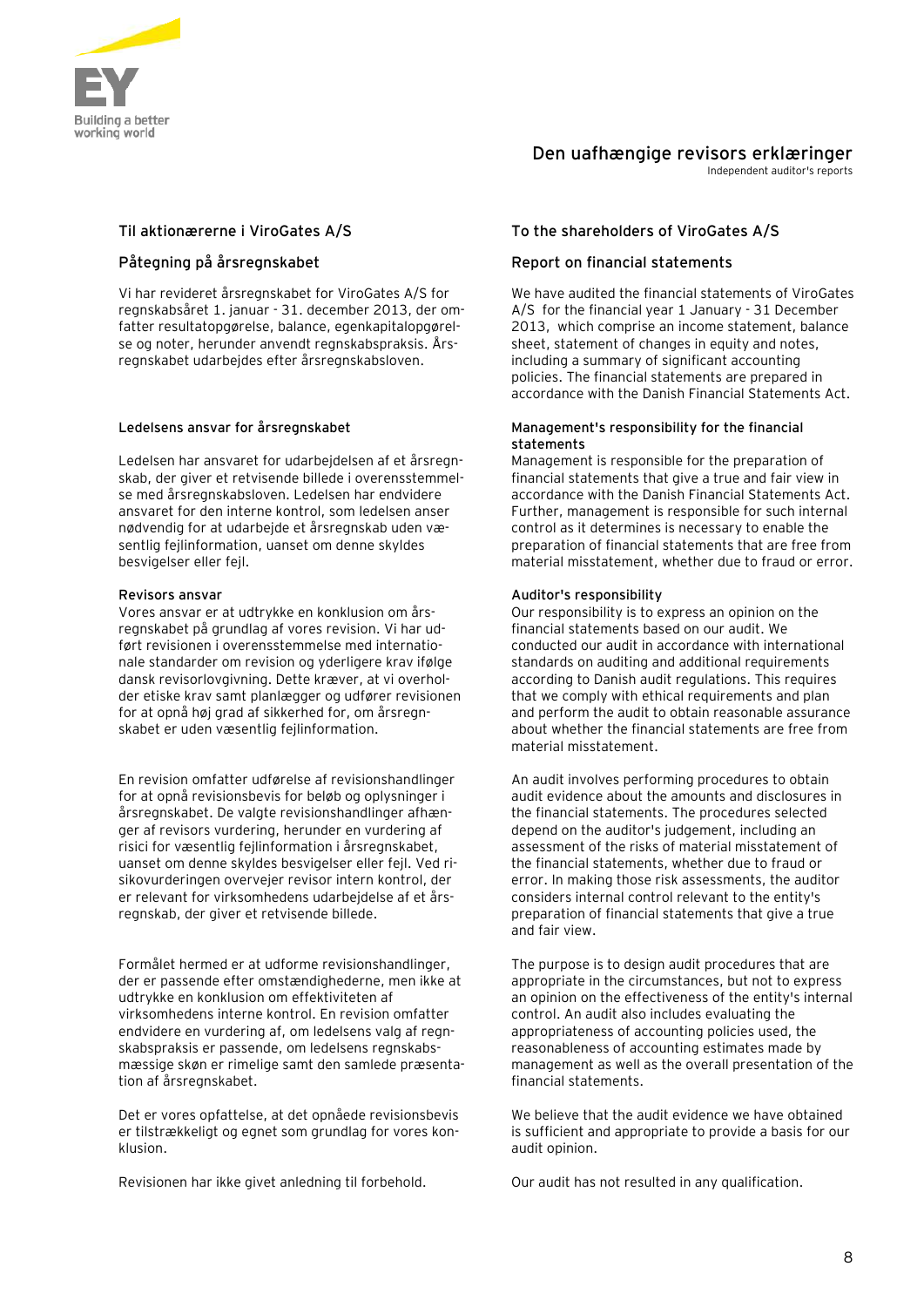

### **fortsat - Den uafhængige revisors erklæringer**

continued - Independent auditor's reports

### **Konklusion Opinion**

Det er vores opfattelse, at årsregnskabet giver et retvisende billede af selskabets aktiver, passiver og finansielle stilling pr. 31. december 2013 samt af resultatet af selskabets aktiviteter for regnskabsåret 1. januar - 31. december 2013 i overensstemmelse med årsregnskabsloven.

Vi har i henhold til årsregnskabsloven gennemlæst ledelsesberetningen. Vi har ikke foretaget yderligere handlinger i tillæg til den udførte revision af årsregnskabet.

Det er på denne baggrund vores opfattelse, at oplysningerne i ledelsesberetningen er i overensstemmelse med årsregnskabet.

København, den 17. juni 2014 Copenhagen, 17 June 2014 **Ernst & Young Godkendt Revisionspartnerselskab**

Christian Schwenn Johansen statsautoriseret revisor state authorised public accountant

In our opinion, the financial statements give a true and fair view of the company's financial position at 31 December 2013 and of the results of its operations for the financial year 1 January - 31 December 2013 in accordance with the Danish Financial Statements Act.

### **Udtalelse om ledelsesberetningen Statement on the management's review**

In accordance with the Danish Financial Statements Act, we have read the management's review. We have not performed any further procedures in addition to the audit of the financial statements.

On this basis, it is our opinion that the information provided in the management's review is consistent with the financial statements.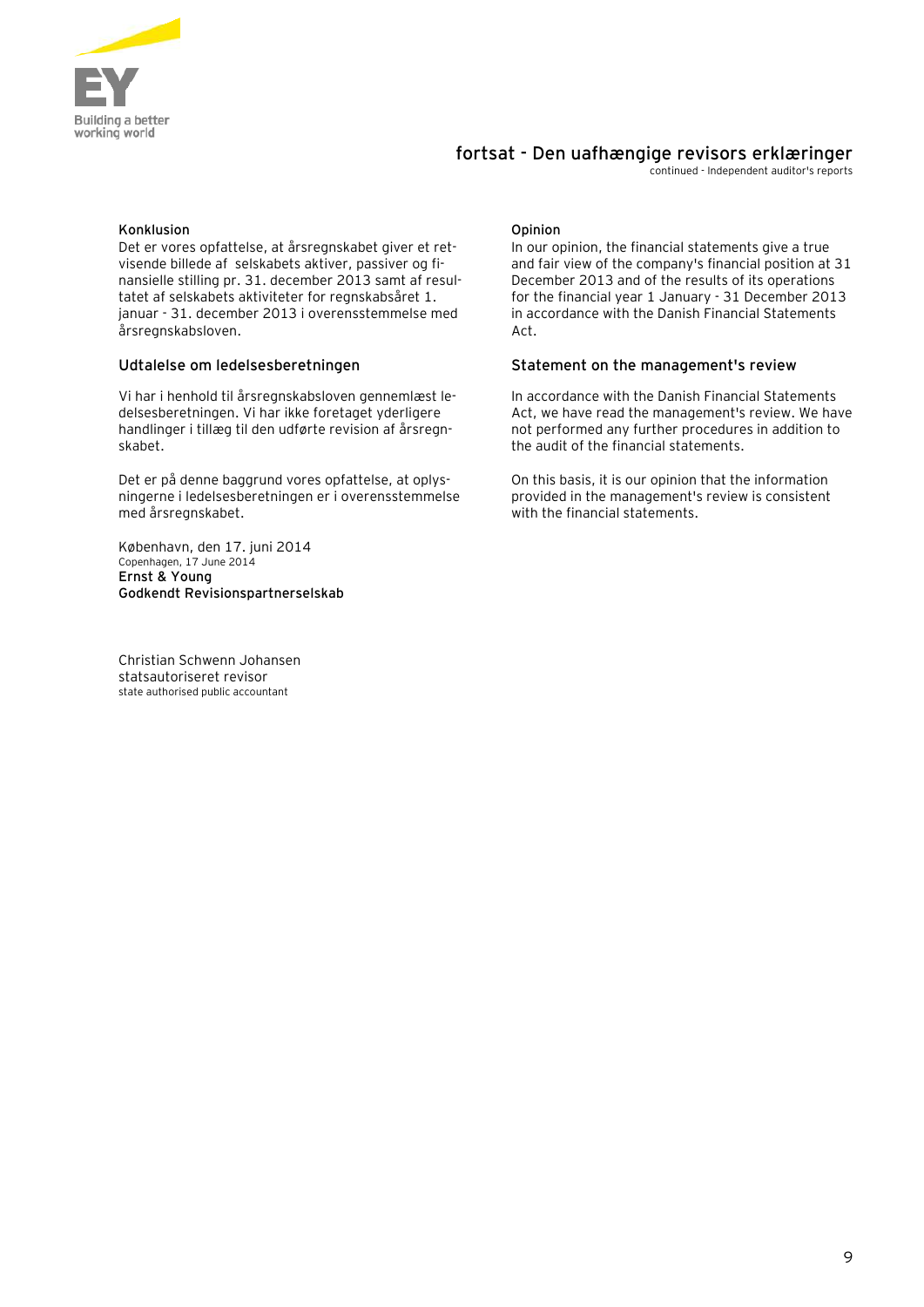

### **Resultatopgørelse for 1. januar - 31. december**

Income statement for the year ended 31 December

| <b>Notes</b> |                                                                                                                                               | 2013<br><b>DKK</b> | 2012<br><b>DKK</b> |
|--------------|-----------------------------------------------------------------------------------------------------------------------------------------------|--------------------|--------------------|
|              | Nettoomsætning<br>Revenue                                                                                                                     | 981.190            | 933.289            |
|              | Vareforbrug<br>Cost of sales                                                                                                                  | 267.249            | 242.854            |
|              | Andre eksterne omkostninger<br>Other external expenses                                                                                        | 5.225.458          | 4.803.610          |
|              | <b>Bruttotab</b><br>Gross margin                                                                                                              | $-4.511.517$       | $-4.113.175$       |
| 3            | Personaleomkostninger<br>Staff costs                                                                                                          | 4.281.435          | 4.724.472          |
| 4            | Afskrivninger på immaterielle og materielle anlægsaktiver<br>Amortisation/depreciation of intangible assets and property, plant and equipment | 620.546            | 330.287            |
|              | Resultat af ordinær primær drift<br>Operating profit/loss                                                                                     | $-9.413.498$       | $-9.167.934$       |
|              | Finansielle indtægter<br>Financial income                                                                                                     | 15.280             | 58.050             |
|              | Finansielle omkostninger<br><b>Financial expenses</b>                                                                                         | 333.856            | 64.679             |
|              | Resultat før skat<br>Pre-tax profit/loss                                                                                                      | $-9.732.074$       | $-9.174.563$       |
|              | Skat af årets resultat<br>Tax for the year                                                                                                    | 4.489.181          | $-1.250.000$       |
|              | Årets resultat<br>Profit/loss for the year                                                                                                    | -14.221.255        | $-7.924.563$       |
|              | Forslag til resultatdisponering<br>Recommended appropriation of the profit/loss for the year                                                  |                    |                    |
|              | Overført resultat<br>Retained earnings/accumulated loss                                                                                       | $-14.221.255$      | -7.924.563         |
|              |                                                                                                                                               | $-14.221.255$      | $-7.924.563$       |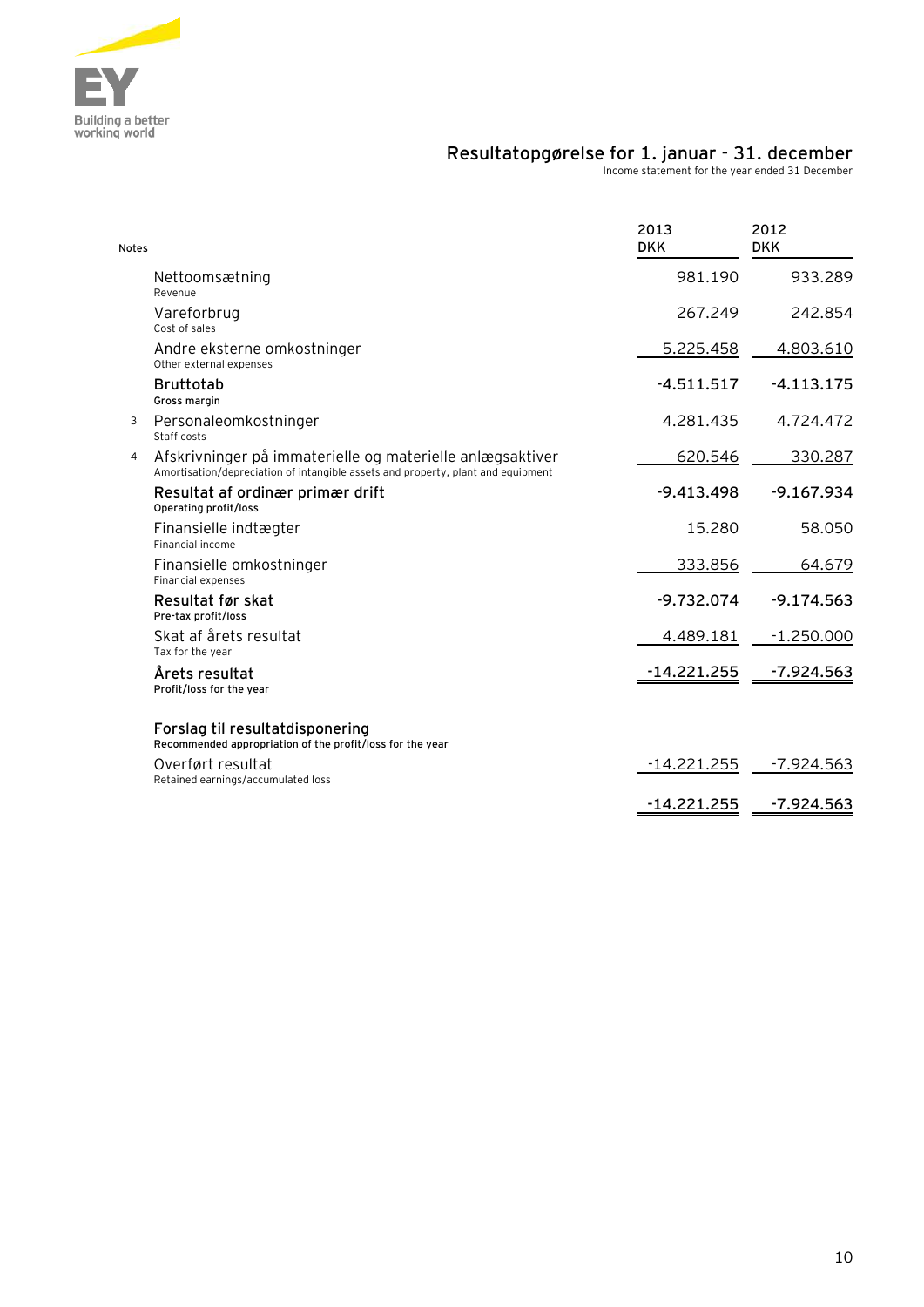

### **Balance pr. 31. december**

Balance sheet at 31 December

| <b>Notes</b> |                                                                                             | 2013<br><b>DKK</b> | 2012<br><b>DKK</b> |
|--------------|---------------------------------------------------------------------------------------------|--------------------|--------------------|
|              | Aktiver<br>Assets                                                                           |                    |                    |
|              | Anlægsaktiver<br><b>Fixed assets</b>                                                        |                    |                    |
|              | Færdiggjorte udviklingsprojekter<br>Completed development projects                          | $\mathbf 0$        | 0                  |
|              | Erhvervede immaterielle anlægsaktiver<br>Acquired Intangible assets                         | $\mathbf 0$        | 571.802            |
| 5            | Immaterielle anlægsaktiver<br>Intangible assets                                             | 0                  | 571.802            |
|              | Andre anlæg, driftsmateriel og inventar<br>Other fixtures and fittings, tools and equipment | 17.275             | 66.018             |
| 6            | Materielle anlægsaktiver<br>Property, plant and equipment                                   | 17.275             | 66.018             |
|              | Andre tilgodehavender<br>Other receivables                                                  | 98.908             | 97.512             |
|              | Finansielle anlægsaktiver<br>Investments                                                    | 98.908             | 97.512             |
|              | Anlægsaktiver i alt<br><b>Total fixed assets</b>                                            | 116.183            | 735.332            |
|              | Omsætningsaktiver<br><b>Current assets</b>                                                  |                    |                    |
|              | Fremstillede færdigvarer og handelsvarer<br>Manufactured goods and goods for resale         | 342.674            | 535.537            |
|              | Varebeholdninger<br>Inventories                                                             | 342.674            | 535.537            |
|              | Tilgodehavender fra salg og tjenesteydelser<br>Trade receivables                            | 673.682            | 330.684            |
|              | Tilgodehavende selskabsskat<br>Income taxes receivable                                      | 1.250.000          | 1.250.000          |
|              | Udskudte skatteaktiver<br>Deferred tax assets                                               | $\mathbf 0$        | 5.739.181          |
|              | Periodeafgrænsningsposter<br>Prepayments                                                    | 97.032             | 45.331             |
|              | Andre tilgodehavender<br>Other receivables                                                  | 96.163             | 133.429            |
|              | Tilgodehavender<br>Receivables                                                              | 2.116.877          | 7.498.625          |
|              | Likvide beholdninger<br>Cash                                                                | 1.272.950          | 2.357.413          |
|              | Omsætningsaktiver i alt<br><b>Total current assets</b>                                      | 3.732.501          | <u>10.391.575</u>  |
|              | Aktiver i alt<br><b>Total assets</b>                                                        | 3.848.684          | 11.126.907         |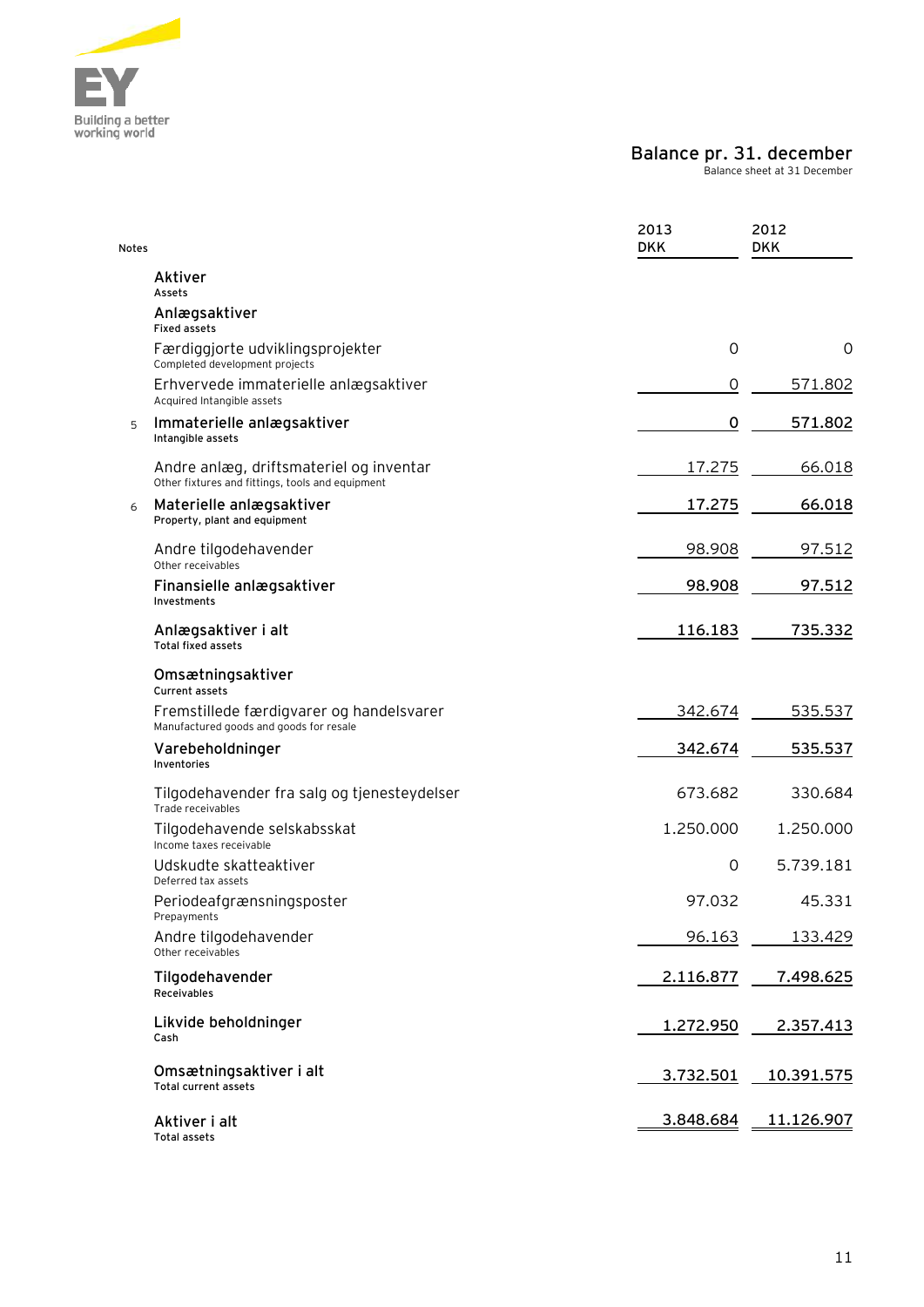

### **Balance pr. 31. december**

Balance sheet at 31 December

| <b>Notes</b>   |                                                                                                | 2013<br><b>DKK</b> | 2012<br><b>DKK</b> |
|----------------|------------------------------------------------------------------------------------------------|--------------------|--------------------|
|                | <b>Passiver</b><br><b>Equity and liabilities</b>                                               |                    |                    |
|                | Egenkapital<br>Equity                                                                          |                    |                    |
| $\overline{7}$ | Aktiekapital<br>Share capital                                                                  | 905.963            | 905.963            |
|                | Overført resultat<br>Retained earnings                                                         | $-6.220.891$       | 8.000.364          |
|                | Egenkapital i alt<br>Total equity                                                              | $-5.314.928$       | 8.906.327          |
|                | Gældsforpligtelser<br>Liabilities                                                              |                    |                    |
|                | Kreditinstitutter i øvrigt<br>Other credit institutions                                        | 118.482            | 264.159            |
|                | Konvertible og udbyttegivende gældsbreve<br>Convertible debt instruments eligible for dividend | 6.288.438          | $\Omega$           |
|                | Leverandører af varer og tjenesteydelser<br>Trade payables                                     | 616.995            | 277.362            |
|                | Anden gæld<br>Other payables                                                                   | 2.139.697          | 1.679.059          |
|                | Kortfristede gældsforpligtelser<br>Short-term liabilities                                      | 9.163.612          | 2.220.580          |
|                | Gældsforpligtelser i alt<br><b>Total liabilities</b>                                           | 9.163.612          | 2.220.580          |
|                | Passiver i alt<br>Total equity and liabilities                                                 | 3.848.684          | 11.126.907         |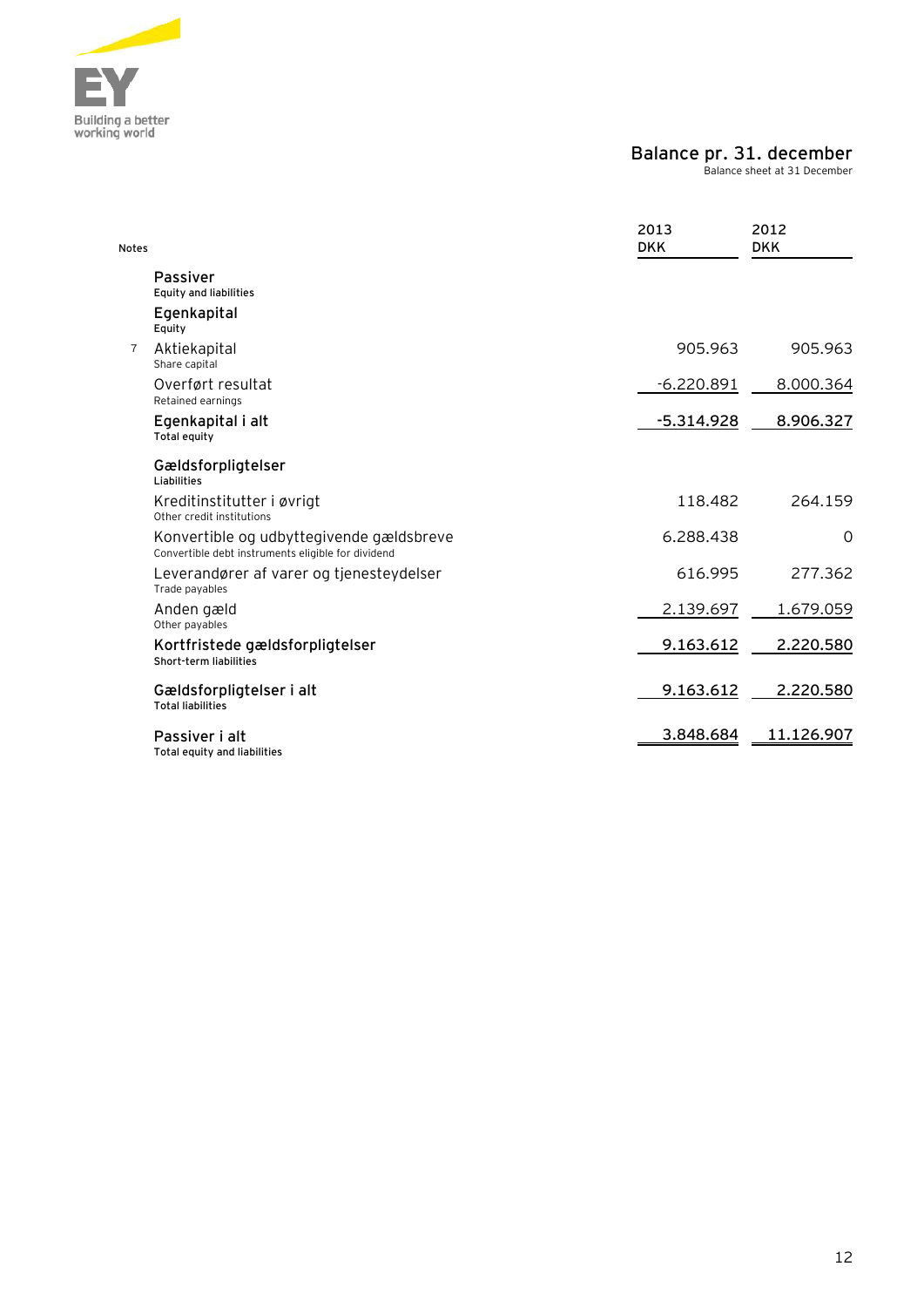

### **Egenkapitalopgørelse**

Statement of changes in equity

| (kr.)                                                                                                 | Aktiekapital  | Overført<br>resultat                       | alt         |
|-------------------------------------------------------------------------------------------------------|---------------|--------------------------------------------|-------------|
| (DKK)                                                                                                 | Share capital | Retained<br>earnings/accu-<br>mulated loss | Total       |
| Egenkapital pr. 1/1 2013<br>Equity at 1/1 2013                                                        | 905.963       | 8.000.364                                  | 8.906.327   |
| Årets resultat, jf. resultatdisponering<br>Profit/loss for the year, cf. appropriation of profit/loss |               | -14.221.255                                | -14.221.255 |
| Egenkapital pr. 31/12 2013<br>Equity at 31/12 2013                                                    | 905.963       | $-6.220.891$                               | -5.314.928  |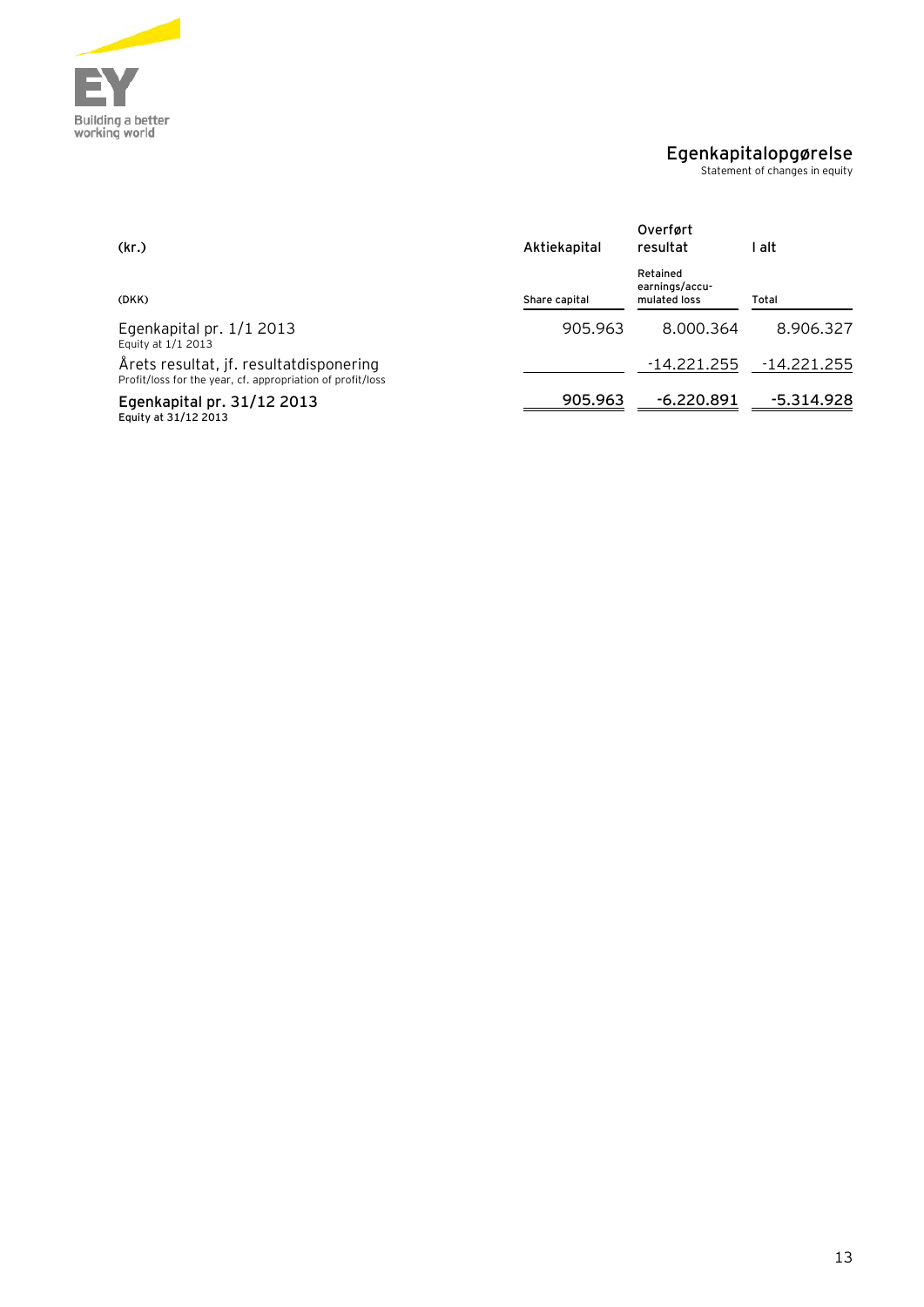

#### **1. Anvendt regnskabspraksis Accounting policies**

Årsrapporten for ViroGates A/S er aflagt i overensstemmelse med årsregnskabslovens bestemmelser for klasse B-virksomheder.

Årsregnskabet er aflagt efter samme regnskabspraksis som sidste år.

Der er i årsregnskabet foretaget ændringer til præsentation og klassifikation af regnskabsposter som følge af overgangen til elektronisk indberetning af årsrapporten i XBRL-format og de ændringer, XBRLtaksonomien medfører. Sammenligningstallene er tilpasset den ændrede præsentation og klassifikation. Ændringerne har ikke påvirket resultat, egenkapital eller balancesum.

### **Rapporteringsvaluta Reporting currency**

Transaktioner i fremmed valuta omregnes til danske kroner efter transaktionsdagens kurs.

Tilgodehavender, gæld og andre monetære aktiver og forpligtelser i fremmed valuta omregnes til danske kroner efter balancedagens valutakurser. Realiserede og urealiserede valutakursgevinster og -tab indregnes i resultatopgørelsen under finansielle indtægter og omkostninger.

Anlægsaktiver, der er købt i fremmed valuta, måles til kursen på transaktionsdagen.

### **Resultatopgørelsen Income statement**

### **Nettoomsætning** Revenue

Indtægter fra salg af handelsvarer og færdigvarer indregnes i nettoomsætning på tidspunktet for levering og risikoens overgang, såfremt indtægten kan opgøres pålideligt og forventes modtaget.

Nettoomsætning måles efter fradrag af alle former for afgivne rabatter. Ligeledes fratrækkes moms og afgifter mv. opkrævet på vegne af tredjemand.

Vareforbrug omfatter kostprisen på de varer, som er medgået til at opnå årets nettoomsætning.

The annual report of ViroGates A/S has been presented in accordance with the provisions of the Danish Financial Statements Act as regards reporting class B enterprises.

The accounting policies applied by the company are consistent with those of last year.

Changes have been made regarding the presentation and classification of items due to the transition to electronic reporting of the annual report in XBRL format as well as the changes prompted by the XBRL taxonomy. Comparatives have been restated so as to reflect the presentation and classification. The changes have not affected the results of operations, equity or balance sheet total.

Årsregnskabet er aflagt i danske kroner. The financial statements are presented in Danish kroner.

### **Valutaomregning Currency translation**

Transactions denominated in foreign currencies are translated into Danish kroner at the exchange rate at the date of the transaction.

Receivables, payables and other monetary items denominated in foreign currencies are translated into Danish kroner at the exchange rate at the balance sheet date. Realised and unrealised exchange gains and losses are recognised in the income statement as financial income/expenses.

Fixed assets purchased in foreign currencies are measured at the rate of exchange at the transaction date.

Income from the sale of goods and finished goods is recognised in revenue at the time of delivery and when the risk passes to the buyer, provided that the income can be made up reliably and is expected to be received.

Revenue is measured net of all types of discounts/rebates granted. Also, revenue is measured net of VAT and other indirect taxes charged on behalf of third parties.

### **Vareforbrug Cost of sales**

Cost of sales includes the cost of goods used in generating the year's revenue.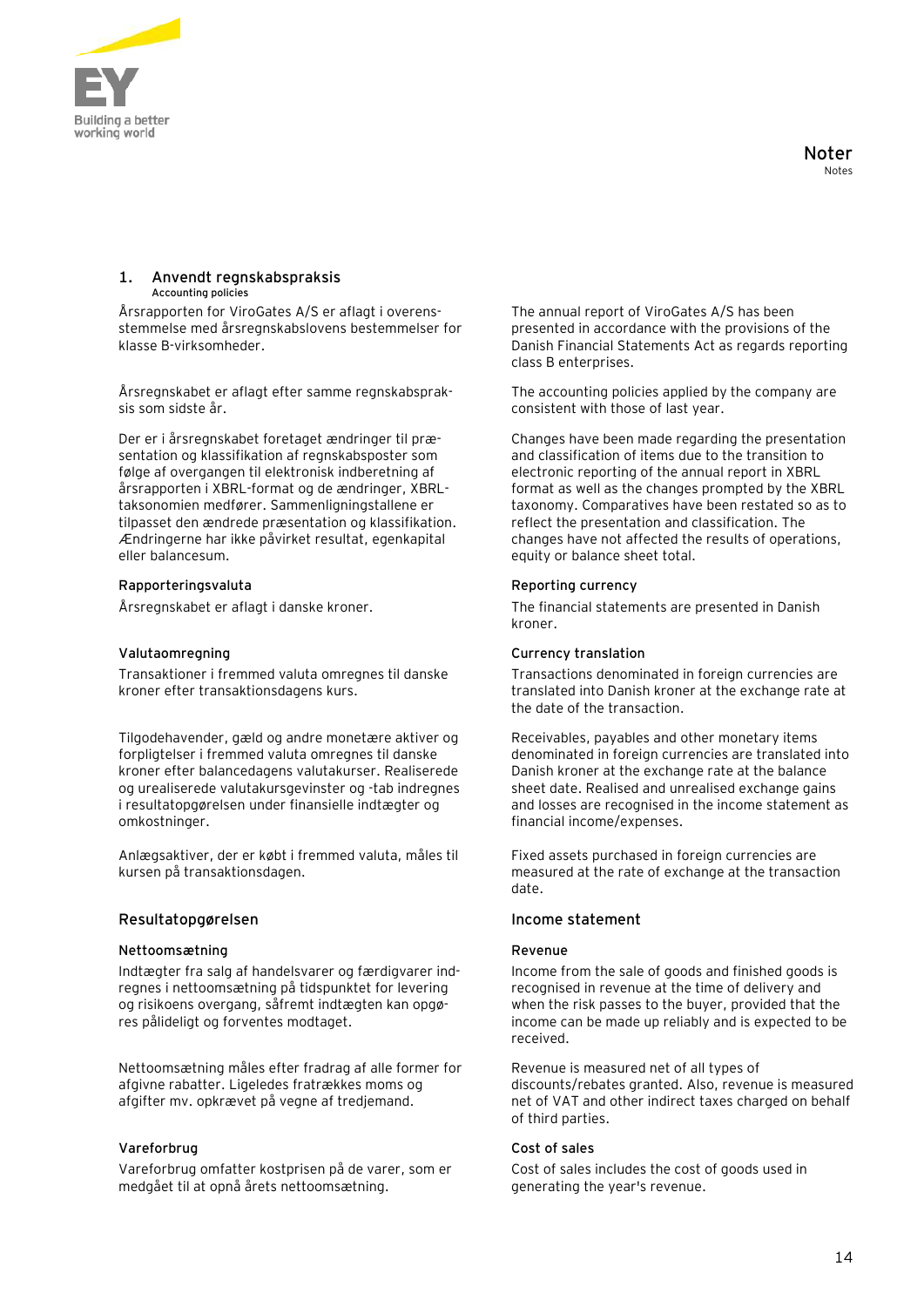

### **1. Anvendt regnskabspraksis - fortsat Accounting policies - continued**

#### Andre eksterne omkostninger **and the external expenses** other external expenses

Andre eksterne omkostninger omfatter omkostninger vedrørende virksomhedens primære aktivitet, der er afholdt i årets løb, herunder omkostninger til distribution, salg, reklame, administration, lokaler, tab på debitorer.

#### **Personaleomkostninger Staff costs**

Personaleomkostninger omfatter løn og gager, inklusiv feriepenge og pensioner, samt andre omkostninger til social sikring mv. til selskabets medarbejdere. I personaleomkostninger er fratrukket modtagne godtgørelser fra offentlige myndigheder.

#### **Afskrivninger på immaterielle og materielle anlægsaktiver**

Afskrivninger omfatter afskrivninger på immaterielle og materielle anlægsaktiver.

Den vurderede brugstid for immaterielle anlægsaktiver udgør:

Other external expenses include the year's expenses relating to the entity's core activities, including expenses relating to distribution, sale, advertising, administration, premises and impairment of receivables.

Staff costs include wages and salaries, including compensated absence and pensions, as well as other social security contributions, etc. made to the entity's employees. The item is net of refunds made by public authorities.

#### **Amortisation/depreciation of intangible assets and property, plant and equipment**

The item comprises amortisation/depreciation of intangible assets and property, plant and equipment.

The estimated useful lives for intangible assets are as follows:

**Brugstid (år)**

|                                                               | <u>Di uustiu tai 7</u><br>Useful life (year) |
|---------------------------------------------------------------|----------------------------------------------|
| Færdige udviklingsprojekter<br>Completed development projects | 10 år/years                                  |
| Patenter<br><b>Patents</b>                                    | 10 år/years                                  |
| Andre anlæg, driftsmateriel og inventar                       | 3-8 år/years                                 |

Property, plant and equipment are depreciated on a straight-line basis over the expected useful life of each individual asset. The depreciation basis is the cost and less expected residual value.

Financial income and expenses are recognised in the income statements at the amounts that concern the financial year. Net financials include interest income and expenses as well as allowances and surcharges under the advance-payment-of-tax scheme, etc.

Tax for the year includes current tax on the year's expected taxable income and the year's deferred tax adjustments. The portion of the tax for the year that relates to the profit/loss for the year is recognised in the income statement, whereas the portion that relates to transactions taken to equity is recognised in equity.

Other fixtures and fittings, tools and equipment

Materielle anlægsaktiver afskrives lineært over de enkelte aktivers forventede brugstid. Afskrivningsgrundlaget udgør kostprisen og fradrag af forventet scrapværdi.

### **Finansielle indtægter og omkostninger Financial income and expenses**

Finansielle indtægter og omkostninger indregnes i resultatopgørelsen med de beløb, der vedrører regnskabsåret. Finansielle poster omfatter renteindtægter og -omkostninger samt tillæg og godtgørelse under acontoskatteordningen mv.

### **Skat Tax**

Skat af årets resultat omfatter aktuel skat af årets forventede skattepligtige indkomst og årets regulering af udskudt skat. Årets skat indregnes i resultatopgørelsen med den del, der kan henføres til årets resultat og i egenkapitalen med den del, som kan henføres til transaktioner indregnet i egenkapitalen.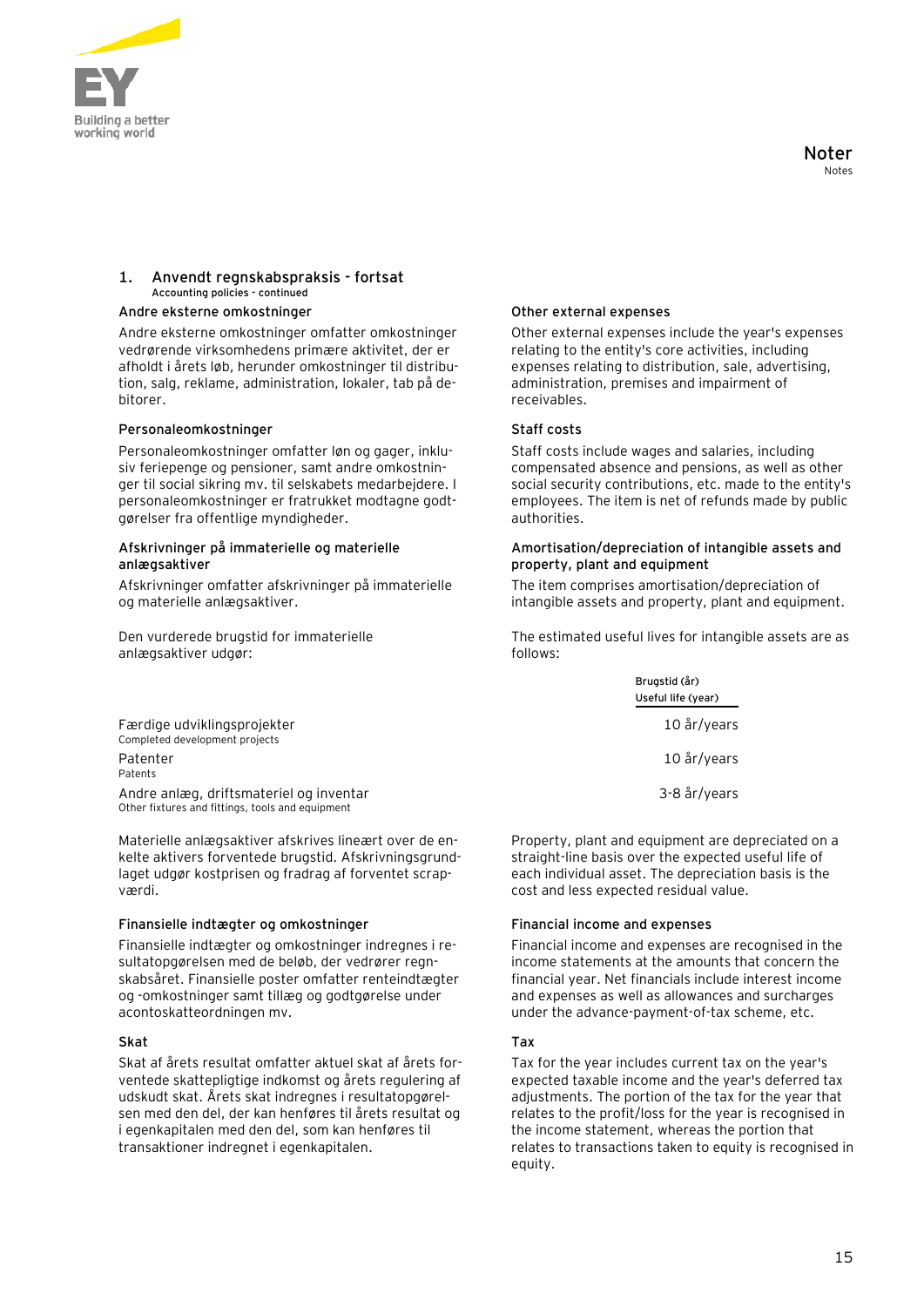

### **1. Anvendt regnskabspraksis - fortsat Accounting policies - continued**

#### **Immaterielle anlægsaktiver Intangible assets**

Andre immaterielle anlægsaktiver omfatter udviklingsprojekter og andre erhvervede immaterielle rettigheder.

Andre immaterielle anlægsaktiver måles til kostpris med fradrag af akkumulerede af- og nedskrivninger.

Immaterielle anlægsaktiver nedskrives til genindvindingsværdien, såfremt denne er lavere end den regnskabsmæssige værdi.

Materielle anlægsaktiver omfatter andre anlæg, driftmateriel og inventar. Materielle anlægsaktiver måles til kostpris med fradrag af akkumulerede af- og nedskrivninger.

#### **Varebeholdninger Inventories**

Varebeholdninger måles til kostpris på grundlag af FIFO-princippet eller til nettorealisationsværdi, hvis denne er lavere.

#### **Tilgodehavender Receivables**

Tilgodehavender måles til amortiseret kostpris, der sædvanligvis svarer til nominel værdi. Der foretages nedskrivning til imødegåelse af tab baseret på en objektiv indikation på, at et tilgodehavende eller en gruppe af tilgodehavender er værdiforringet. Nedskrivning foretages til nettorealisationsværdi, såfremt denne er lavere end regnskabsmæssig værdi.

#### Periodeafgrænsningsposter **Prepayments**

Periodeafgrænsningsposter indregnet under aktiver omfatter forudbetalte omkostninger vedrørende efterfølgende regnskabsår.

Likvide beholdninger omfatter kontante beholdninger og bankindeståender.

#### **Egenkapital Equity**

#### *Egne kapitalandele Treasury shares*

Købs- og salgssummer af egne kapitalandele indregnes direkte i egenkapitalen under overført resultat.

### **Balancen Balance sheet**

Other intangible assets include development projects and other acquired intangible rights, including software licences, distribution rights and development projects.

Other intangible assets are measured at cost less accumulated amortisation and impairment losses.

The carrying amount of impaired intangible assets is reduced to the recoverable amount.

#### **Materielle anlægsaktiver Property, plant and equipment**

Property, plant and equipment include other fixtures, fittings, tools and equipment. Property, plant and equipment are measured at cost less accumulated depreciation and impairment losses.

Inventories are measured at the lower of cost, measured by reference to the FIFO method, and net realisable value.

Receivables are measured at amortised cost, which usually corresponds to the nominal value. An impairment loss is recognised if there is objective evidence that a receivable or a group of receivables is impaired, in which case the carrying amount is reduced to the net realisable value.

Prepayments recognised under 'Assets' comprise prepaid expenses regarding subsequent financial reporting years.

#### **Likvider Cash and cash equivalents**

Cash comprises cash balances and bank balances.

Purchases and sales of treasury shares are taken directly to equity under 'Retained earnings'.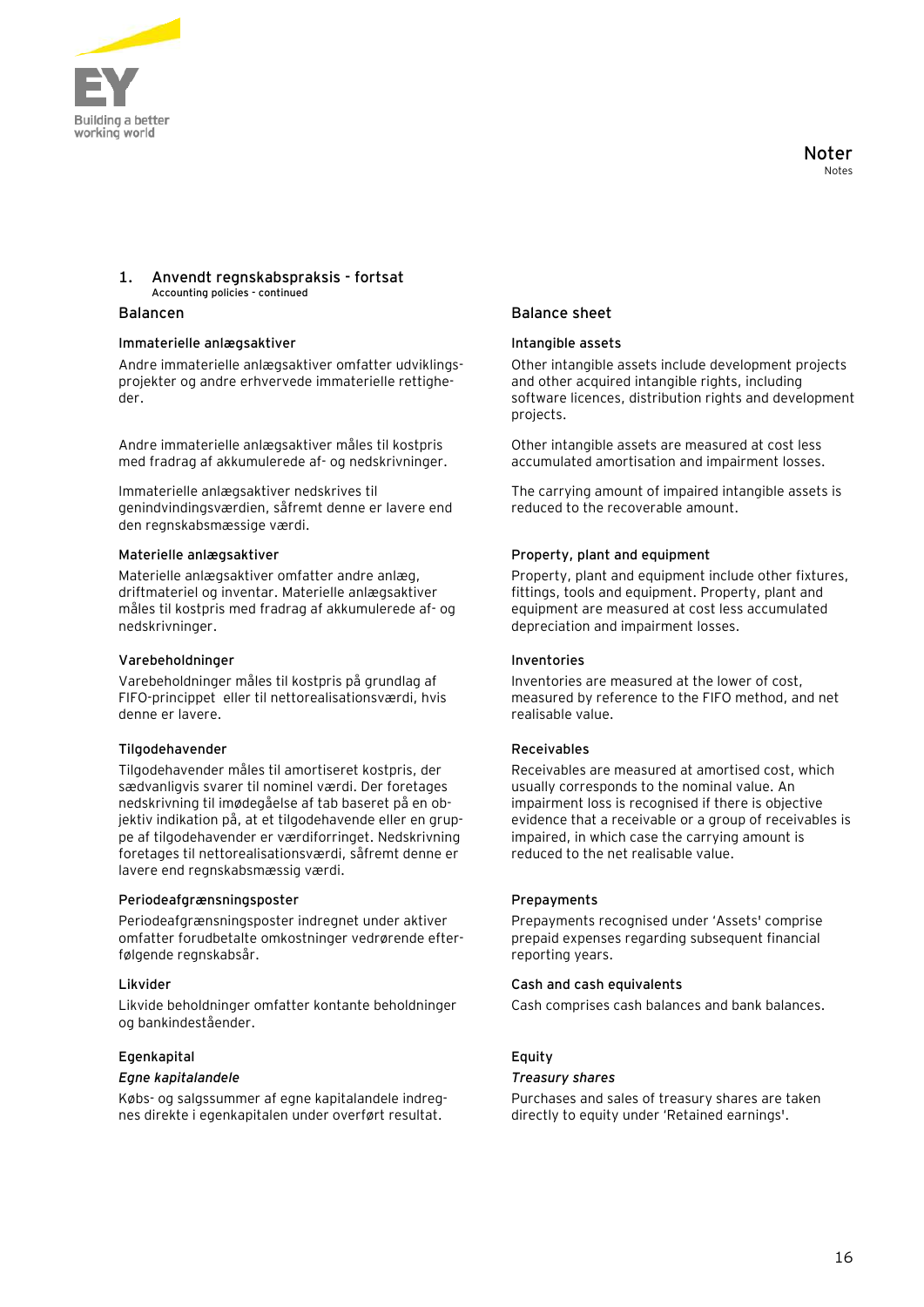

### **1. Anvendt regnskabspraksis - fortsat Accounting policies - continued**

### **Selskabsskat Income tax**

Aktuelle skatteforpligtelser og tilgodehavende skat indregnes i balancen som beregnet skat af årets forventede skattepligtige indkomst reguleret for skat af tidligere års skattepligtige indkomster samt betalte acontoskatter.

Hensættelse til udskudt skat beregnes efter den balanceorienterede gældsmetode af alle midlertidige forskelle mellem regnskabsmæssige og skattemæssige værdier af aktiver og forpligtelser, bortset fra midlertidige forskelle, som opstår på anskaffelsestidspunktet for aktiver og forpligtelser, og som hverken påvirker resultatet eller den skattepligtige indkomst.

Udskudt skat måles på grundlag af de skatteregler og skattesatser, der med balancedagens lovgivning vil være gældende, når den udskudte skat forventes udløst som aktuel skat. Udskudte skatteaktiver indregnes med den værdi, som de forventes at blive udnyttet med, enten ved udligning i skat af fremtidig indtjening eller ved modregning i udskudte skatteforpligtelser inden for samme jurisdiktion.

#### **Gældsforpligtelser Liabilities**

Finansielle gældsforpligtelser indregnes ved låneoptagelse til det modtagne provenu efter fradrag af afholdte transaktionsomkostninger. Rentebærende gæld måles efterfølgende til amortiseret kostpris opgjort på basis af den effektive rente. Låneomkostninger, herunder kurstab indregnes som finansieringsomkostninger i resultatopgørelsen over lånets løbetid.

Andre gældsforpligtelser måles til nettorealisationsværdien.

Current tax payables and receivables are recognised in the balance sheet as the estimated tax charge in respect of the taxable income for the year, adjusted for tax on prior years' taxable income and tax paid on account.

Provisions for deferred tax are calculated, based on the liability method, of all temporary differences between carrying amounts and tax values, with the exception of temporary differences occurring at the time of acquisition of assets and liabilities neither affecting the results of operations nor the taxable income.

Deferred tax is measured according to the taxation rules and taxation rates in the respective countries applicable at the balance sheet date when the deferred tax is expected to crystallise as current tax. Deferred tax assets are recognised at the value at which they are expected to be utilised, either through elimination against tax on future earnings or through a set-off against deferred tax liabilities within the same jurisdiction.

Financial liabilities are recognised on the raising of the loan at the proceeds received net of transaction costs incurred. Interest-bearing debt is subsequently measured at amortised cost, using the effective interest rate method. Borrowing costs, including capital losses, are recognised as financing costs in the income statement over the term of the loan.

Other liabilities are measured at net realisable value.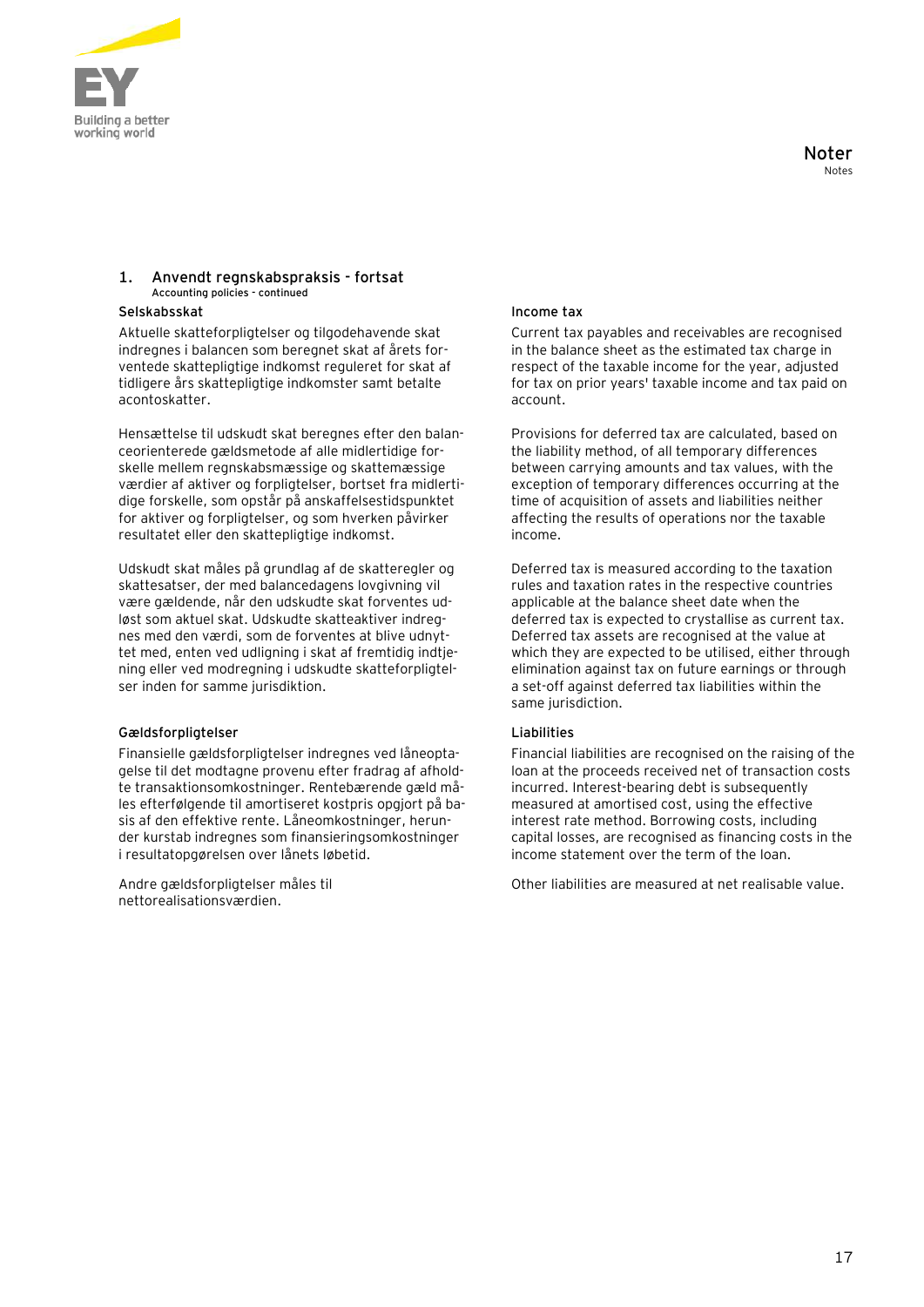

#### **2. Usikkerhed om going concern Uncertainty as to going concern**

Selskabet har per 31. december 2013 tabt dets aktiekapital og Selskabets drift i 2014 er afhængig af yderligere finansiering. Bestyrelsen vurderer, at Selskabets kapitalberedskab på tidspunkt for aflæggelse af årsrapporten er tilstrækkeligt til at imødekomme Selskabets operationelle likviditetsbehov frem til udgangen af maj 2014.

Selskabet har den 19. maj på en ekstraordinær generalforsamling fået tilført ca. 18,5 millioner DKK i ny aktiekapital, heraf ca. 6,5 millioner DKK ved konvertering af gæld. Selskabet har således fået tilført 12 millioner kr. i ny likviditet.

Selskabet har dermed fået tilført likviditet, som i henhold til en forretningsplan som forinden er godkendt af bestyrelsen, vil medføre at Selskabet har dækket dets negative pengestrøm i de kommende to år og Selskabet vil i den periode blive selvfinansierende i form af klinisk rutinesalg til diverse i planen identificerede kunder/hospitaler.

Bestyrelsen vurdere således, at selskabets kapitalberedskab, på tidspunktet for aflæggelse af årsrapporten, er tilstrækkelig til at imødekomme selskabets operationelle likviditetsbehov tidligst frem til udgangen af 2014.

Årsregnskabet er i overensstemmelse hermed aflagt under forudsætning af Selskabets fortsatte drift.

At 31 December 2013, the company had lost its share capital, and the company's 2014 operations is contingent upon additional funding. According to the supervisory board, the company's capital resources at the time of presenting the financial statements are sufficient to meet its operational liquidity requirements through to end-May 2014.

At an extraordinary shareholders meeting held on the 19th May 2014, a range of existing shareholders subscribed to new share capital and decided to convert previously debt facilities to share capital. The share capital has been increased by approx. 18.5 million DKK of which 6.5 million DKK was debt that was converted. The cash component of the capital increase amounted to 12 million DKK.

The Company has been provided with enough cash to operationalize a business plan that has been previously approved by the supervisory board and to fund the negative cash flow from operations for the next 2 years. The Company will during this period be able to finance its operations based on clinical sales to hospitals that have been identified in the business plan.

It is the assesmend of the supervisory board that the company's capital resources at the time of presenting the financial statement are sufficient to meet the company's operationel liquidity requirements through to end 2014.

On this basis, the financial statements have been prepared on a going concern assumption.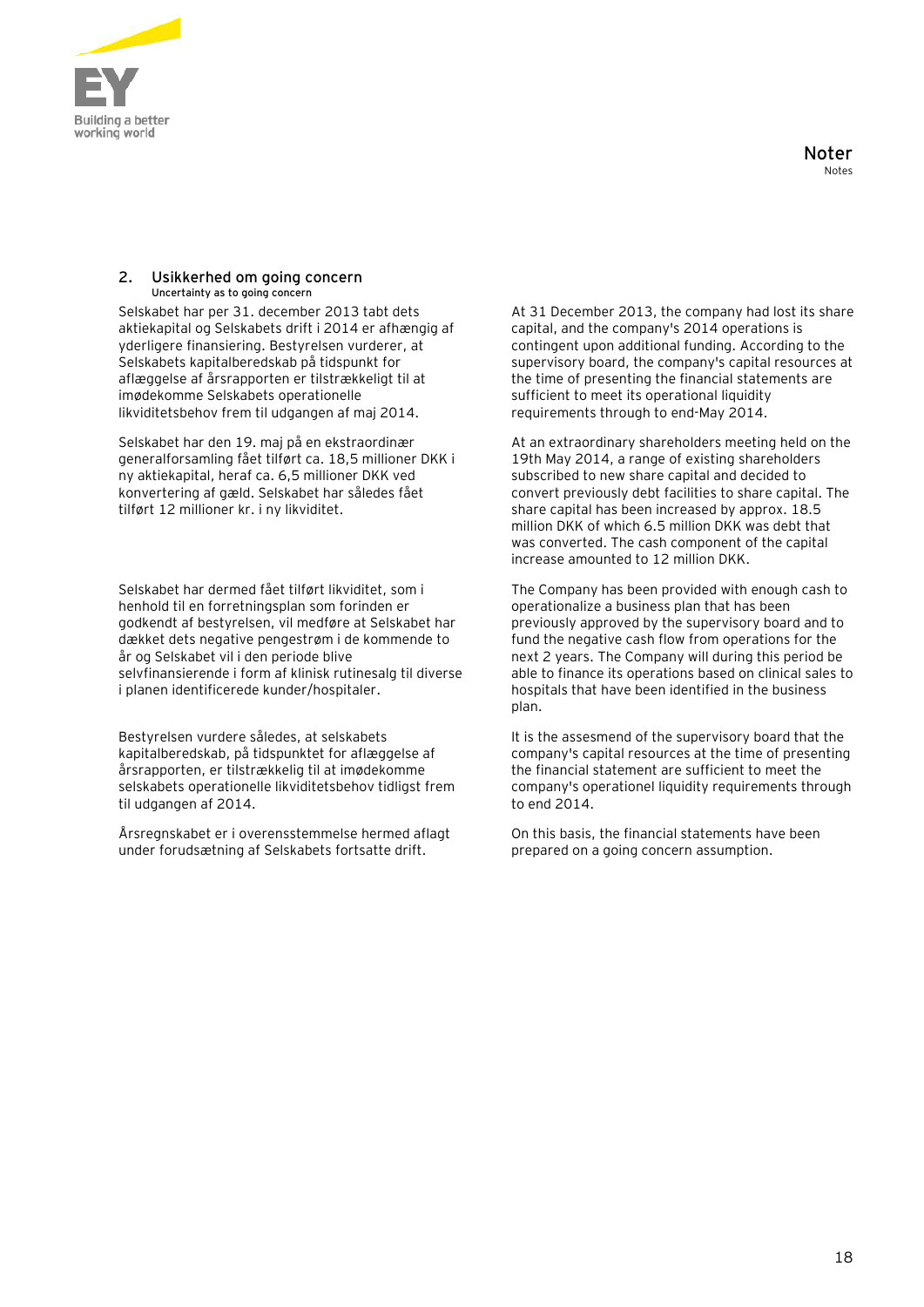

### **Noter** es

|  | Not |  |
|--|-----|--|
|  |     |  |

|                                                  |                                                                                                                                               | 2013<br><b>DKK</b> | 2012<br><b>DKK</b> |
|--------------------------------------------------|-----------------------------------------------------------------------------------------------------------------------------------------------|--------------------|--------------------|
| 3.                                               | Personaleomkostninger<br>Staff costs                                                                                                          |                    |                    |
|                                                  | Personaleomkostninger er opgjort således:<br>Analysis of staff costs:                                                                         |                    |                    |
|                                                  | Lønninger<br>Wages/salaries                                                                                                                   | 3.860.243          | 4.149.353          |
| Pensions                                         | Pensioner                                                                                                                                     | 275.327            | 289.432            |
|                                                  | Andre omkostninger til social sikring<br>Other social security costs                                                                          | 52.606             | 36.923             |
| Andre personaleomkostninger<br>Other staff costs | 93.259                                                                                                                                        | 248.764            |                    |
|                                                  |                                                                                                                                               | 4.281.435          | 4.724.472          |
|                                                  |                                                                                                                                               |                    |                    |
| 4.                                               | Afskrivninger på immaterielle og materielle anlægsaktiver<br>Amortisation/depreciation of intangible assets and property, plant and equipment |                    |                    |
|                                                  | Afskrivninger på immaterielle anlægsaktiver<br>Amortisation of intangible assets                                                              | 571.803            | 266.771            |
|                                                  | Afskrivninger på materielle anlægsaktiver<br>Depreciation of property, plant and equpiment                                                    | 48.743             | 63.516             |
|                                                  |                                                                                                                                               | 620.546            | 330.287            |
|                                                  |                                                                                                                                               |                    |                    |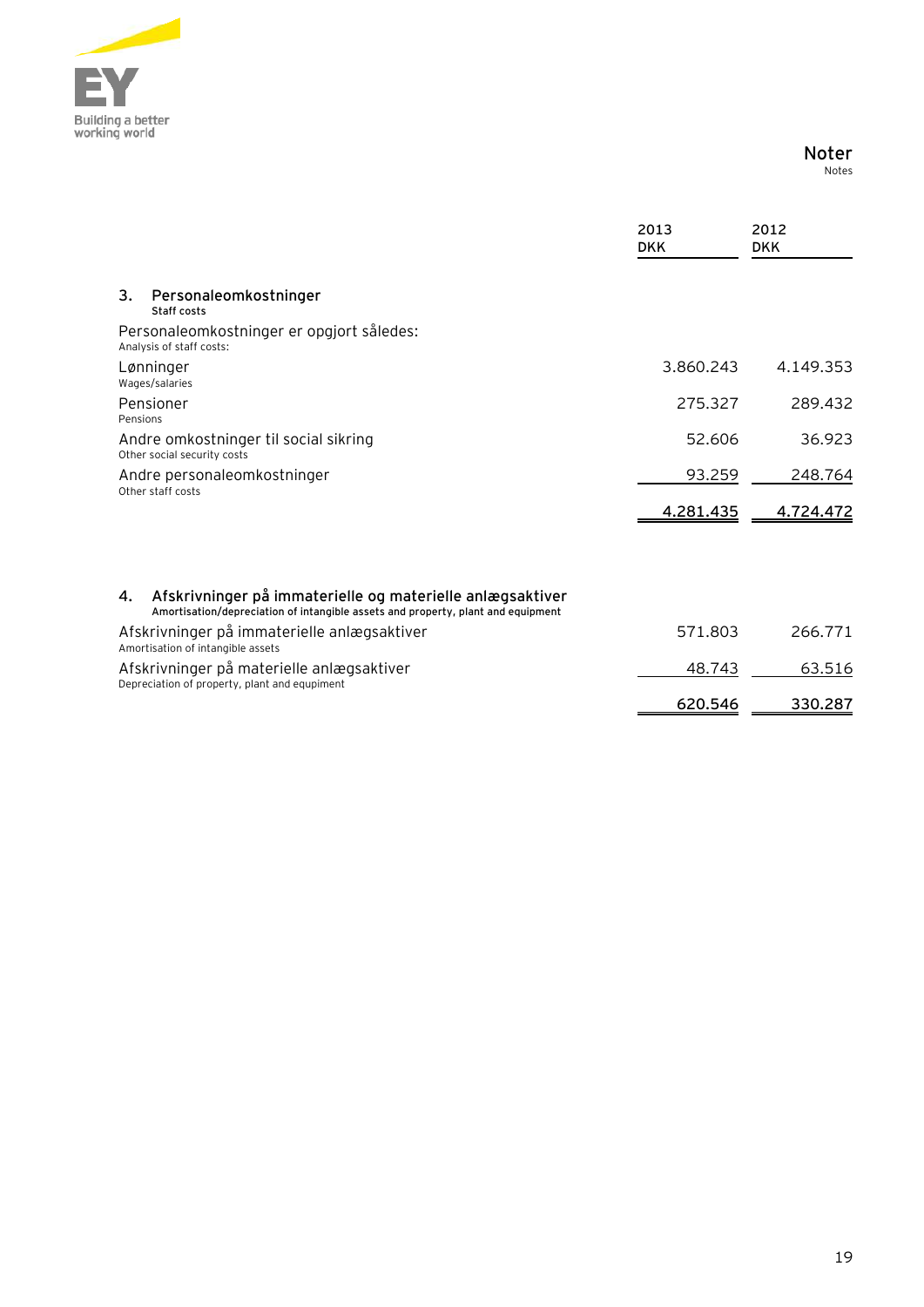

### **5. Immaterielle anlægsaktiver Intangible assets**

| (kr.)                                                                                    | Færdiggjorte<br>udviklings-<br>projekter | Erhvervede<br>immaterielle<br>anlægsaktiver | I alt     |
|------------------------------------------------------------------------------------------|------------------------------------------|---------------------------------------------|-----------|
| (DKK)                                                                                    | Completed<br>development<br>projects     | Acquired intangible<br>assets               | Total     |
| Kostpris<br>Cost                                                                         |                                          |                                             |           |
| Saldo pr. 1/1 2013<br>Balance at 1/1 2013                                                | 2.038.450                                | 2.437.872                                   | 4.476.322 |
| Kostpris pr. 31/12 2013<br>Cost at 31/12 2013                                            | 2.038.450                                | 2.437.872                                   | 4.476.322 |
| Af- og nedskrivninger<br>Amortisation and impairment losses                              |                                          |                                             |           |
| Saldo pr. 1/1 2013<br>Balance at 1/1 2013                                                | 2.038.450                                | 1.866.069                                   | 3.904.519 |
| Årets afskrivninger<br>Amortisation in the year                                          | $\Omega$                                 | 266.771                                     | 266.771   |
| Årets nedskrivninger<br>Impairment losses in the year                                    | O                                        | 305.032                                     | 305.032   |
| Af- og nedskrivninger pr. 31/12 2013<br>Amortisation and impairment losses at 31/12 2013 | 2.038.450                                | 2.437.872                                   | 4.476.322 |
| Regnskabsmæssig værdi pr. 31/12 2013<br>Carrying amount at 31/12 2013                    | ∩                                        | ∩                                           |           |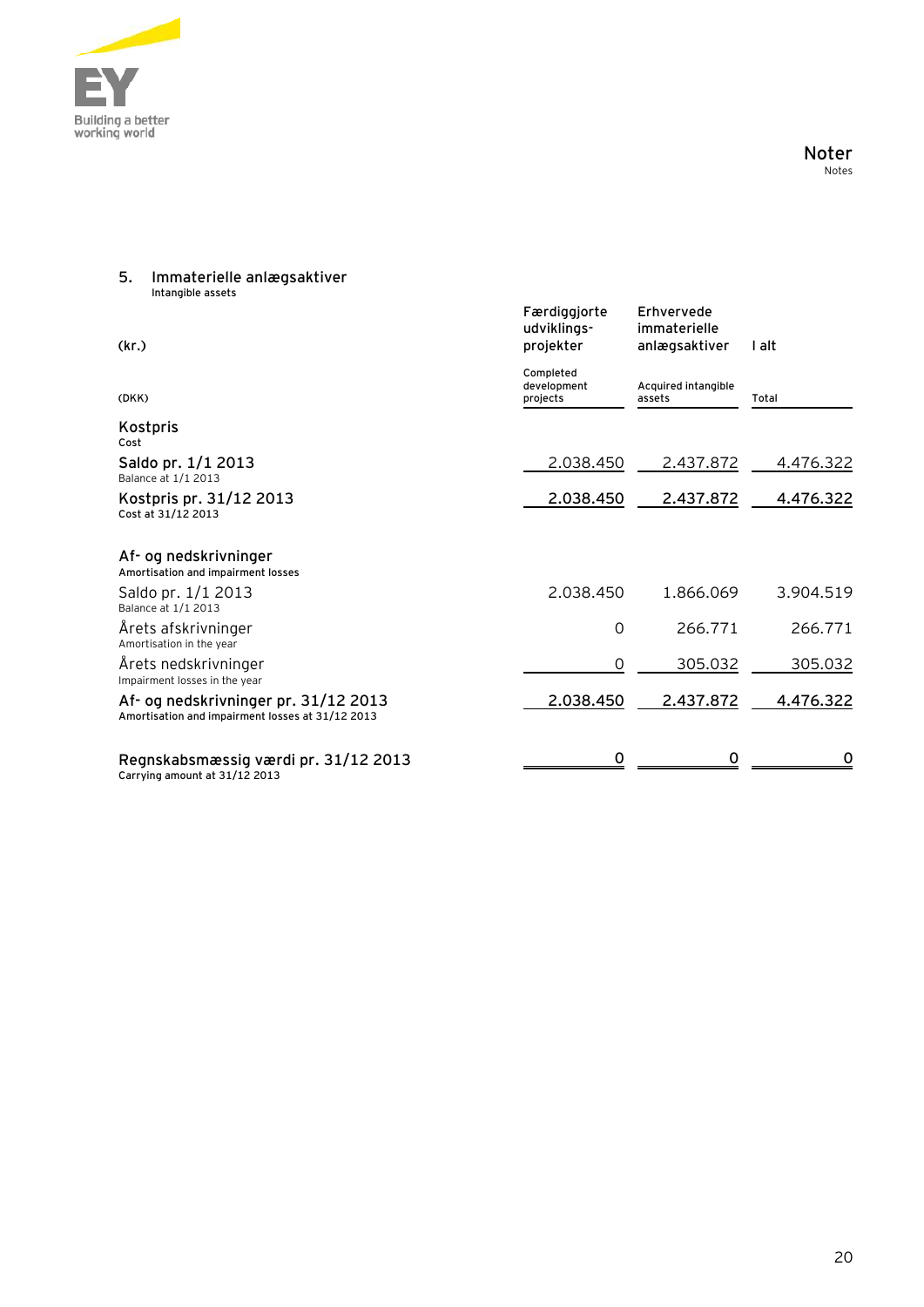

### **Noter** Notes

#### **6. Materielle anlægsaktiver Property, plant and equipment**

| (kr.)                                                                                    | Andre anlæg,<br>driftsmateriel<br>og inventar          |
|------------------------------------------------------------------------------------------|--------------------------------------------------------|
| (DKK)                                                                                    | Other fixtures and<br>fittings, tools and<br>equipment |
| Kostpris<br>Cost                                                                         |                                                        |
| Saldo pr. 1/1 2013<br>Balance at 1/1 2013                                                | 269.327                                                |
| Kostpris pr. 31/12 2013<br>Cost at 31/12 2013                                            | 269.327                                                |
| Af- og nedskrivninger<br>Depreciation and impairment losses                              |                                                        |
| Saldo pr. 1/1 2013<br>Balance at 1/1 2013                                                | 203.309                                                |
| Årets afskrivninger<br>Depreciation in the year                                          | 48.743                                                 |
| Af- og nedskrivninger pr. 31/12 2013<br>Depreciation and impairment losses at 31/12 2013 | 252.052                                                |
| Regnskabsmæssig værdi pr. 31/12 2013<br>Carrying amount at 31/12 2013                    | 17.275                                                 |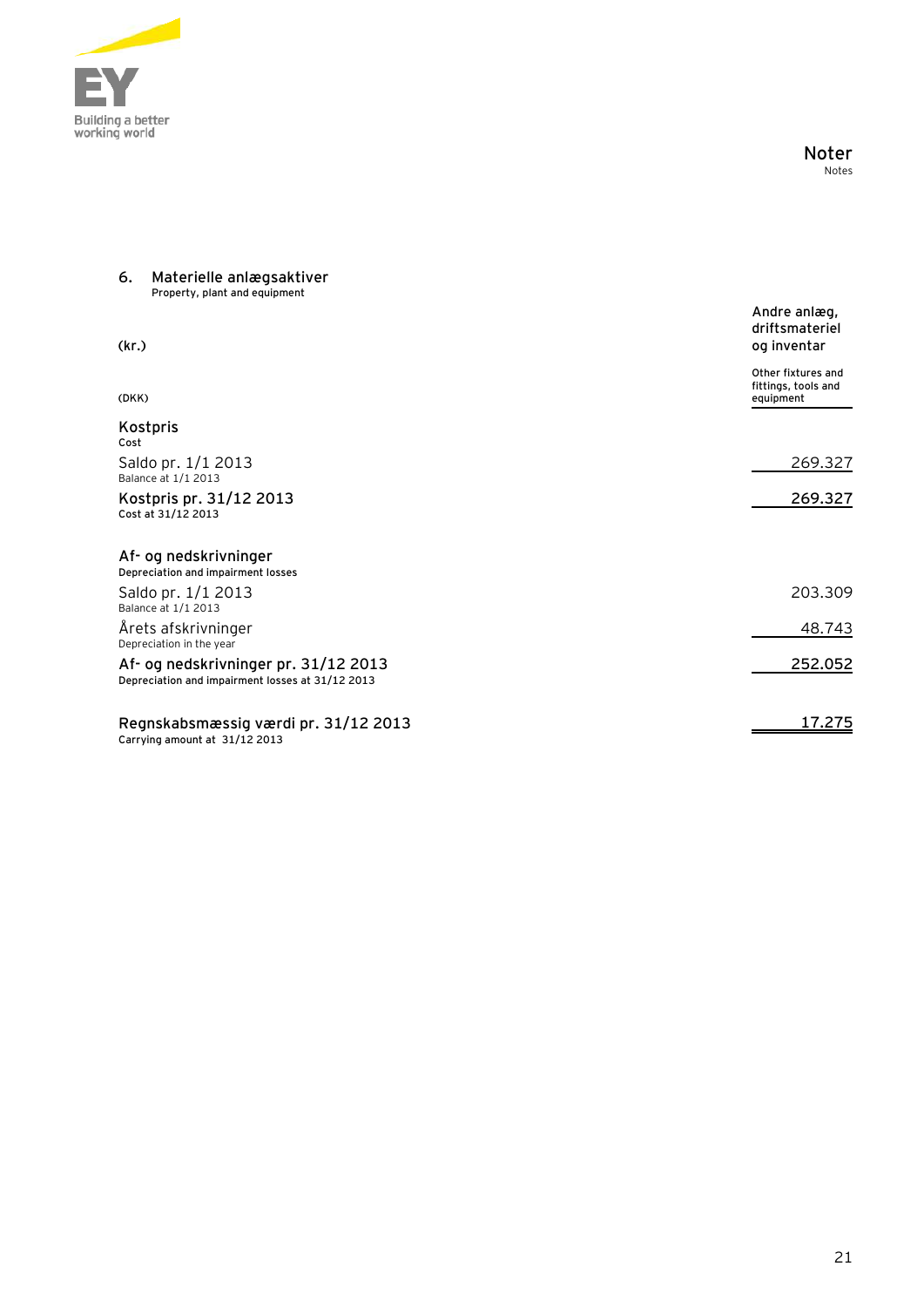

|                                                                                                                                   |                     |                    |                    | 31/12 2013<br><b>DKK</b> | 31/12 2012<br><b>DKK</b> |
|-----------------------------------------------------------------------------------------------------------------------------------|---------------------|--------------------|--------------------|--------------------------|--------------------------|
| 7.<br>Aktiekapital<br>Share capital                                                                                               |                     |                    |                    |                          |                          |
| Aktiekapitalen kr. 905.963 sammensættes således:<br>Analysis of the company's share capital DKK 905.963 :                         |                     |                    |                    |                          |                          |
| 905.963 A-aktie(r) a kr. 1<br>905,963 class A-share(s) of DKK 1 each                                                              |                     |                    |                    | 905.963                  | 905.963                  |
|                                                                                                                                   |                     |                    |                    | 905.963                  | 905.963                  |
|                                                                                                                                   | 2013<br><b>DKK</b>  | 2012<br><b>DKK</b> | 2011<br><b>DKK</b> | 2010<br><b>DKK</b>       | 2009<br><b>DKK</b>       |
| Aktiekapitalen har udviklet sig<br>således de seneste 5 år:<br>Analysis of changes in the share capital<br>over the past 5 years: |                     |                    |                    |                          |                          |
| Saldo primo<br>Opening balance                                                                                                    | 905.963             | 905.963            | 815.722            | 759.179                  | 756.128                  |
| Kapitalforhøjelse<br>Capital increase                                                                                             | $\mathsf{O}\xspace$ | $\mathbf 0$        | 90.241             | 56.543                   | 3.051                    |
| Saldo ultimo<br>Closing balance                                                                                                   | 905.963             | 905.963            | 905.963            | 815.722                  | 759.179                  |
|                                                                                                                                   |                     |                    |                    |                          |                          |
| 8.                                                                                                                                |                     |                    |                    |                          |                          |
| Egne kapitalandele<br><b>Treasury shares</b>                                                                                      |                     |                    |                    | Andel af                 | Købs-/                   |
| Aktieklasse A                                                                                                                     |                     | Antal stk.         | Nominel værdi      | selskabskapital          | Salgssum                 |

| Aktieklasse A                                                      | Antal stk. | Nominel værdi               | selskabskapital       | Salgssum                             |
|--------------------------------------------------------------------|------------|-----------------------------|-----------------------|--------------------------------------|
| Share class A                                                      | Number     | Nominal value<br><b>DKK</b> | Share of capital<br>% | Purchase/<br>sales sum<br><b>DKK</b> |
| Egne kapitalandele<br>Treasury shares                              |            |                             |                       |                                      |
| Pr. 1/1 2013<br>At 1/1 2013                                        | 2.585      | 2.585                       | 0,29                  |                                      |
| Egne kapitalandele pr. 31/12 2013<br>Treasury shares at 31/12 2013 | 2.585      | 2.585                       | 0,29                  |                                      |

Selskabet kan i henhold til generalforsamlingens bemyndigelse erhverve maksimalt 10 % af den til enhver tid værende samlede aktiekapital. Egne aktier erhverves bl.a. med henblik på at kunne anvendes i incitamentsprogrammer for konsulenter og medarbejdere i selskabet.

Under a resolution passed by the general meeting of shareholders, the company may acquire treasury shares up to 10% of the share capital. Treasury shares are acquired for purposes of incentive programs for consultants and employees of the company, etc.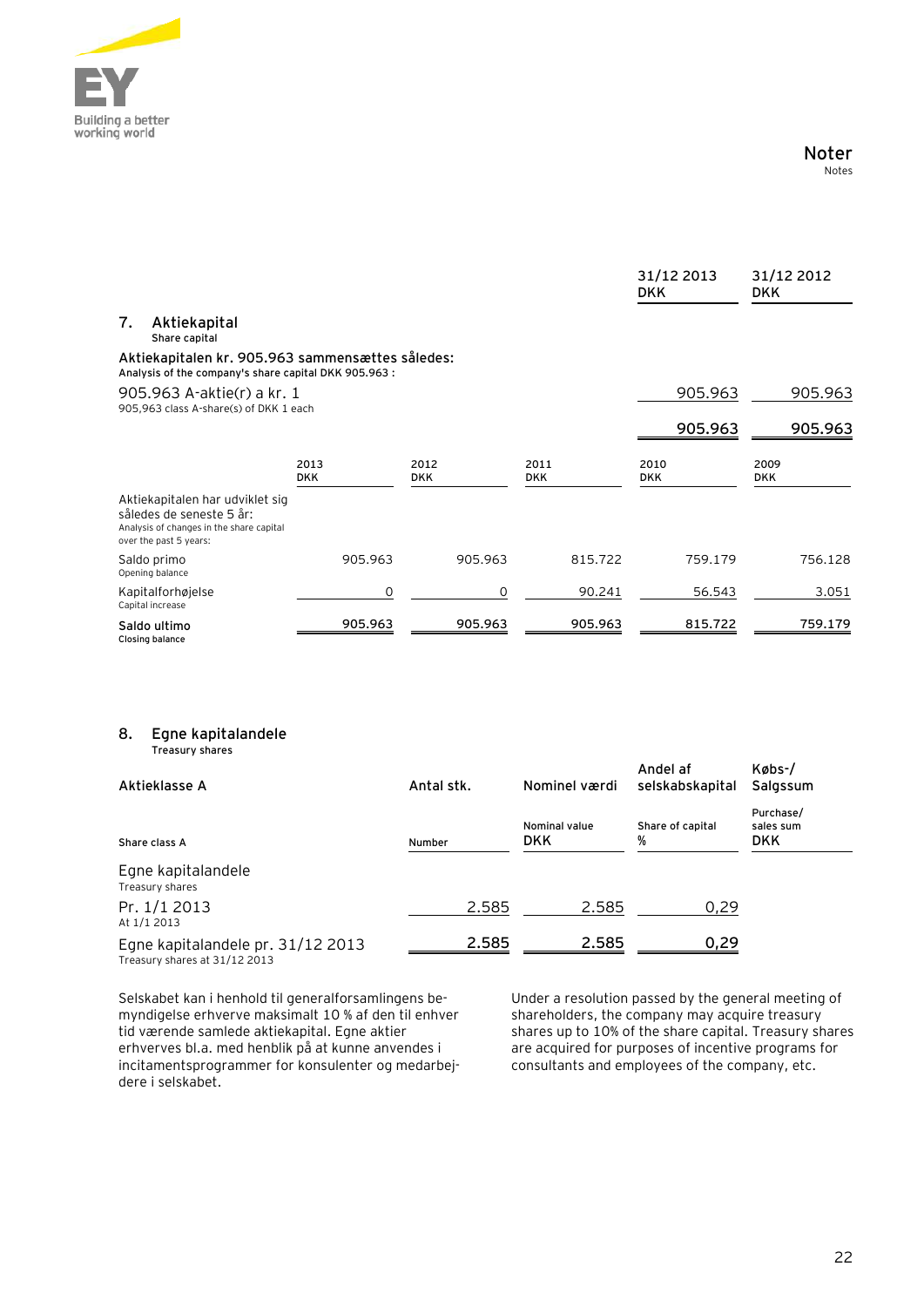

**Noter** Notes

|    |                                                                                                                   | 31/12 2013<br><b>DKK</b> | 31/12 2012<br><b>DKK</b> |
|----|-------------------------------------------------------------------------------------------------------------------|--------------------------|--------------------------|
| 9. | Eventualforpligtelser og andre økonomiske forpligtelser<br>Contingent liabilities and other financial obligations |                          |                          |
|    | Andre økonomiske forpligtelser<br>Other financial obligations                                                     |                          |                          |
|    | Leje- og leasingforpligtelser i øvrigt:<br>Other rent and lease liabilities:                                      |                          |                          |
|    | Leje- og leasingforpligtelser<br>Rent and lease liabilities                                                       | 459.449                  | 653.403                  |
|    |                                                                                                                   |                          |                          |

#### **10. Nærtstående parter Related parties**

**Oplysning om aktionærer med mere end 5% af aktiekapitalen eller 5% af stemmerne Information about shareholders holding 5% or more of the share capital or the voting rights**

| Navn                   | Bopæl/Hjemsted |  |
|------------------------|----------------|--|
| Name                   | Domicile       |  |
| Jeo Holding ApS        | Danmark        |  |
| The Way Forward ApS    | Danmark        |  |
| SAPS Invest ApS        | Danmark        |  |
| N. P. Louis-Hansen ApS | Danmark        |  |